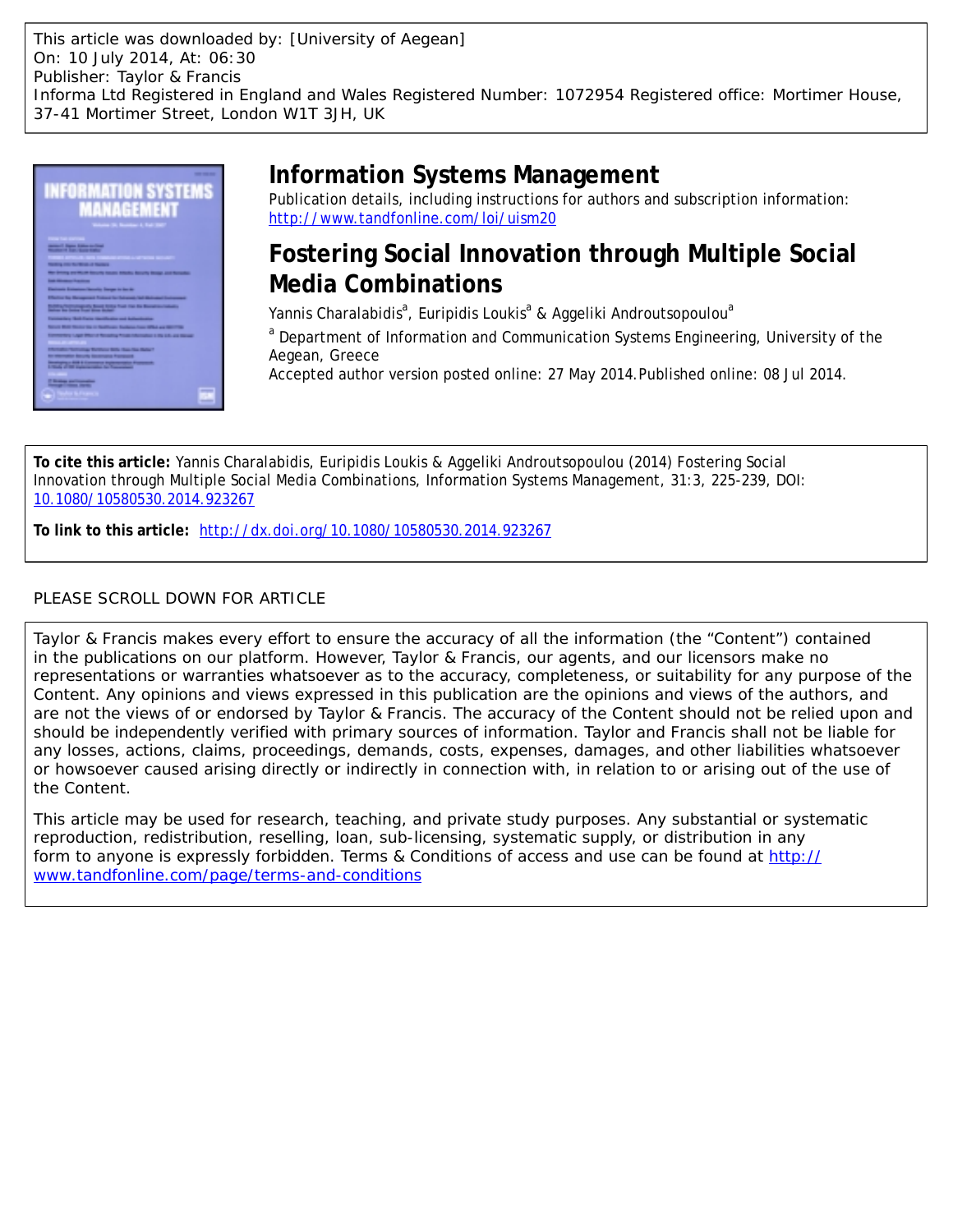## **Fostering Social Innovation through Multiple Social Media Combinations**

## **Yannis Charalabidis, Euripidis Loukis, and Aggeliki Androutsopoulou**

*Department of Information and Communication Systems Engineering, University of the Aegean, Greece*

**Social innovation requires extensive networking, communication, and collaboration among various social actors. This article presents an approach to fostering and supporting social innovation through the combined exploitation of multiple social media. Furthermore, a methodology is developed for evaluating this approach, based on sound theoretical foundations: The wicked problems theory and the diffusion of innovation theory. This methodology is used for evaluating three pilot applications of this approach, organized in cooperation with members of the European Parliament.**

**Keywords** social innovation; Web 2.0; social media; wicked problems; diffusion of innovation

#### **1. INTRODUCTION**

Extensive research has been conducted in the area of innovation, due to its high importance for modern economy and society, focused mainly on private sector firms' innovation in products, services, and processes. A considerable part of this research is dealing with the role and impact of various types of information and communication technologies (ICT) on private sector innovation (Dodgson, Gann, & Salter, [2006;](#page-14-0) Brynjolfsson & Saunders, [2010;](#page-14-1) Lindic, Baloh, Ribiere, & Desouza, [2011;](#page-15-0) Kleis, Chwelos, Ramirez, & Cockburn, [2012\)](#page-15-1). Recently, there is a growing interest in the "social innovation," which differs from the above "classical" concept of innovation in that it is "social both in their ends and in their means" (Franz, Hochgerner, & Howaldt, [2012\)](#page-14-2). As social innovation is defined a novel set of activities, performed by various social actors, such as government agencies of various layers (e.g., municipalities, regions, ministries), non-government organizations, firms, civil society, citizens' initiatives, or even individual citizens, entering in new forms and networks of cooperation, in order to

address a problem not addressed by existing market offerings or government services (e.g., to manage a negative situation that poses threats to a social group, or to exploit a new positive opportunity for improving welfare of a social group; Moulaert, Martinelli, Swyngedouw, & Gonzalez, [2005;](#page-15-2) Franz et al., [2012\)](#page-14-2). However, quite limited research—mainly theoretical—has been conducted on the role and impact of various types of ICT on social innovation.

Social innovation, as mentioned above, requires extensive networking, communication, and collaboration among various social actors. These critical preconditions of social innovation are strongly associated with the fundamentals characteristics of the recently emerged Web 2.0 social media: Online community building and social networking, user generated social multimedia content intended to be shared with other users, rated and commented by them, and extensive users' interaction and collaboration (O'Reilly, [2007;](#page-15-3) Chun & Luna Reyes, [2012\)](#page-14-3). Furthermore, the social media constitute a "paradigm shift in communication," which lowers the barriers of communication for individuals and groups, so it allows and facilitates more extensive and wider communication among them at a low cost. For the above reasons, taking into account that social media and social innovation have a common root, being both "social" (both "in their ends and in their means"), we expect that the former might have a good potential to foster and support the latter. So it is necessary to investigate empirically this potential, and also to develop and evaluate effective "socio-technical architectures" of using social media for this purpose (Kaletka, Kappler, Pelka, and De Querol, [2012\)](#page-15-4). This research can be quite important for the development of social innovation, by providing guidance for the exploitation of social media for this purpose. So we expect that its findings will be quite interesting and useful to all social innovation stakeholders: Government institutions of various layers, non-government organizations, private sector firms, and civil society initiatives interested in social innovation.

In general, it is necessary to extend the existing scientific knowledge basis in the area of innovation, by creating, adding and integrating to it new knowledge on social innovation, and finally "embed the concept of social innovation in a comprehensive theory of innovation" (Franz et al., [2012\)](#page-14-2). This requires

Address correspondence to Yannis Charalabidis, Department of Information and Communication Systems Engineering, University of the Aegean, Department of Information and Communication Systems Engineering, Gorgyras and Palama 2 Street, Karlovassi 83200, Samos, Greece. E-mail: [yannisx@aegean.gr](mailto:yannisx@aegean.gr)

Color versions of one or more of the figures in this article can be found online at [www.tandfonline.com/uism.](www.tandfonline.com/uism)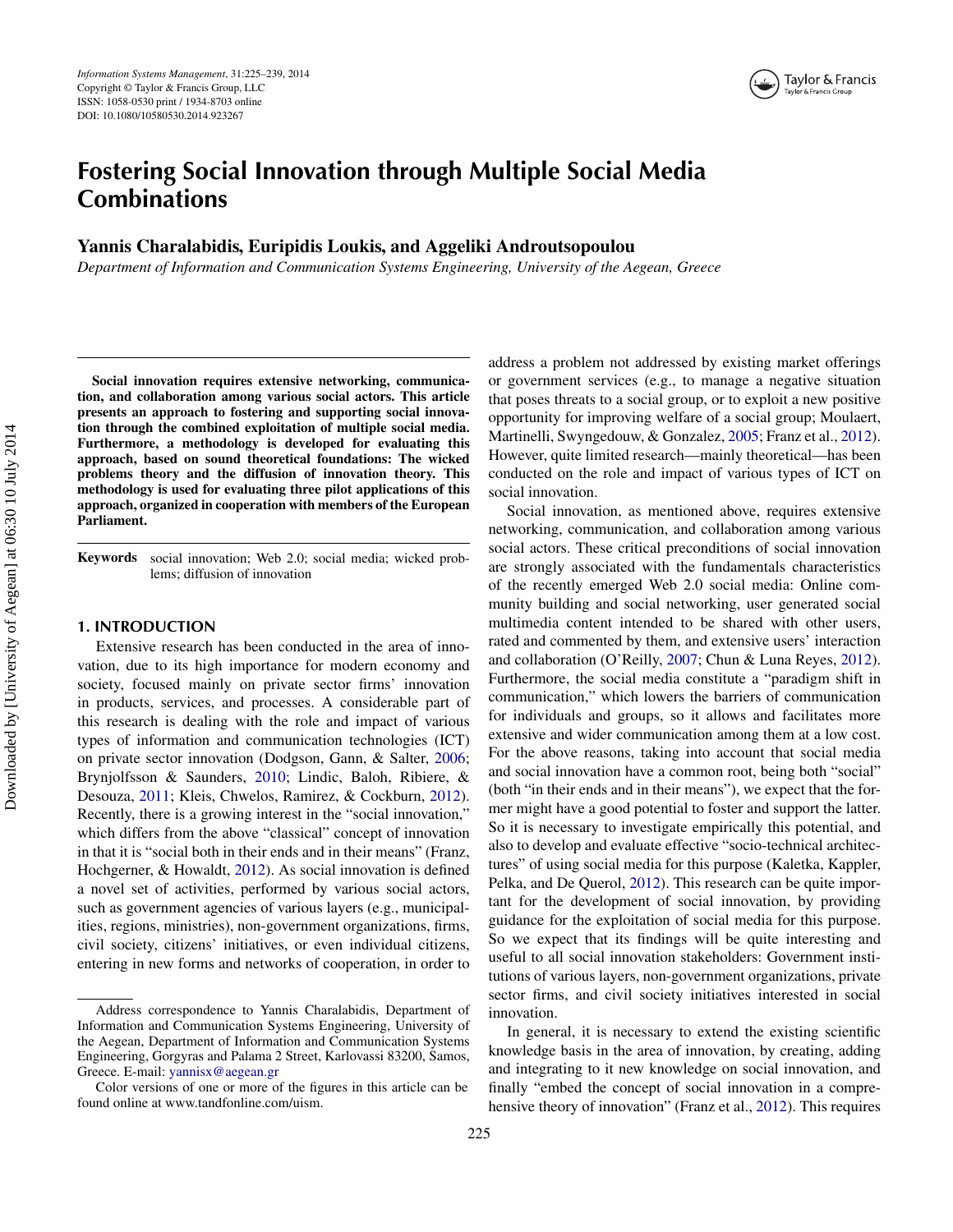analyzing social innovation initiatives using theoretical lenses from previous innovation research (as "social innovation still is innovation" according to the above article), and also from other relevant domains, such as the political sciences (as social innovation has important political dimensions). This article contributes towards filling the above research gaps; in particular, it makes the following three contributions:

- 1. It presents an approach to fostering and supporting social innovation based on the combined exploitation of multiple social media, with each of them attracting different groups of citizens, and also a supporting technological architecture, and a process model for its practical application.
- 2. It develops a methodology for evaluating the proposed approach, based on sound theoretical foundations from previous research in the areas of political sciences and innovation: The wicked problems theory (see [Section 3.1\)](#page-4-0) and the diffusion of innovation theory (see [Section 3.2\)](#page-5-0), respectively.
- 3. It uses this methodology for the evaluation from the above perspectives of three pilot applications of the above approach, which have been organized in cooperation with Members of the European Parliament, in order to answer our central research questions:
	- to what extent the proposed approach can foster and support social innovation?
	- and also to what extent this approach, viewed as a social innovation itself, has the required characteristics for wide adoption and diffusion?

The research presented in this article has been conducted as part of the research project PADGETS ("PolicyGadgets Mashing Underlying Group Knowledge in Web 2.0 Media" [http://www.padgets.eu\),](http://www.padgets.eu) which has been partially funded by the "ICT for Governance and Policy Modeling" research initiative of the European Commission.

The paper is structured in six sections. The following [Section 2](#page-2-0) provides a review of relevant literature, while [Section 3](#page-4-1) outlines the theoretical background of our research. Then in [Section 4](#page-5-1) the proposed approach is presented, followed by the evaluation methodology in [Section 5.](#page-7-0) The research method we have adopted is described in [Section 6.](#page-7-1) The results of the evaluation of the above pilot applications are presented in [Section 7.](#page-9-0) Finally, in [Section 8](#page-13-0) the conclusions are summarized and future research directions are proposed.

#### <span id="page-2-0"></span>**2. LITERATURE REVIEW**

## **2.1. Innovation and ICT**

<span id="page-2-1"></span>There has been considerable literature concerning the impact of various types of ICT on private sector firms' innovation in products, services, and processes. A significant part of this literature analyses the potential of ICT to support and improve the collection, storage, management, and exchange of innovationrelated knowledge, and therefore, the productivity of firms'

research and development (R&D) and innovation creation processes, leading finally to a positive impact on innovation performance (Thomke, [2006;](#page-15-5) Dodgson et al., [2006;](#page-14-0) Kafouros, [2006;](#page-15-6) Gordon, Tarafdar, Cook, Maksimoski, & Rogowitz, [2008;](#page-15-7) Meyer, [2010;](#page-15-8) Kleis et al., [2012\)](#page-15-1). This literature identifies three main channels, through which ICT foster and support knowledge exchange and management, and through them innovation in firms' products, services, and processes.

First, the ICT are important enablers of intra-organizational knowledge exchange and management (through intraorganizational networks, communication and collaboration applications, databases, etc.). In particular, they enable the efficient storage and high accessibility of innovation-related knowledge throughout a firm. Furthermore, ICT allow firm's employees from different functions and disciplines, and also from different locations, to exchange and share knowledge assets easily and rapidly, and this facilitates the combination of scientific and operational knowledge from different domains and areas, which according to the relevant literature (e.g., Rogers, [2003;](#page-15-9) Nerkar & Paruchuri, [2005\)](#page-15-10) is highly important for innovation.

Second, electronic networks can support and improve interorganizational knowledge exchange and innovation collaborations (e.g., with suppliers, customers, universities, research centers, other firms, etc.), through which a firm can gain access to specialized external knowledge, which can be very useful for designing innovative products, services, and processes. The transfer of new external knowledge through various sources has been traditionally recognized as an important drive for innovation, if properly combined with relevant internal knowledge (Klevorick, Levin, Nelson, & Winter, [1995;](#page-15-11) Cassiman & Veugelers, [2006\)](#page-14-4). Furthermore, the ICT can provide the required links for effective research*/*innovation partner monitoring and information sharing, as well as reduce the transaction costs of working with such partners. In general, ICT are becoming an increasingly important infrastructure of innovation due to the gradual move from the "closed innovation" paradigm, in which firms generate internally ideas for innovative products and services, and then develop, manufacture, market, and distribute them on their own, to a new and more productive "open innovation" paradigm (Chesbrough & Crowther, [2006;](#page-14-5) Enkel, Gassmann, & Chesbrough, [2009\)](#page-14-6); in this paradigm internal and external ideas, skills and knowledge (i.e., from both firm employees and suppliers, customers, partners) are combined in order to create better innovations in a shorter time and promote them rapidly in various markets.

Third, innovation production itself can be improved through ICT-based methods of designing, prototyping, and testing new products (e.g., using computer-aided design [CAD] and computer-aided design manufacturing [CAM] technologies). Furthermore, ICT help integrate design and production systems, so that errors of information transfer and translation are reduced and, as a consequence, the efficiency of this later stage of the innovation process is increased.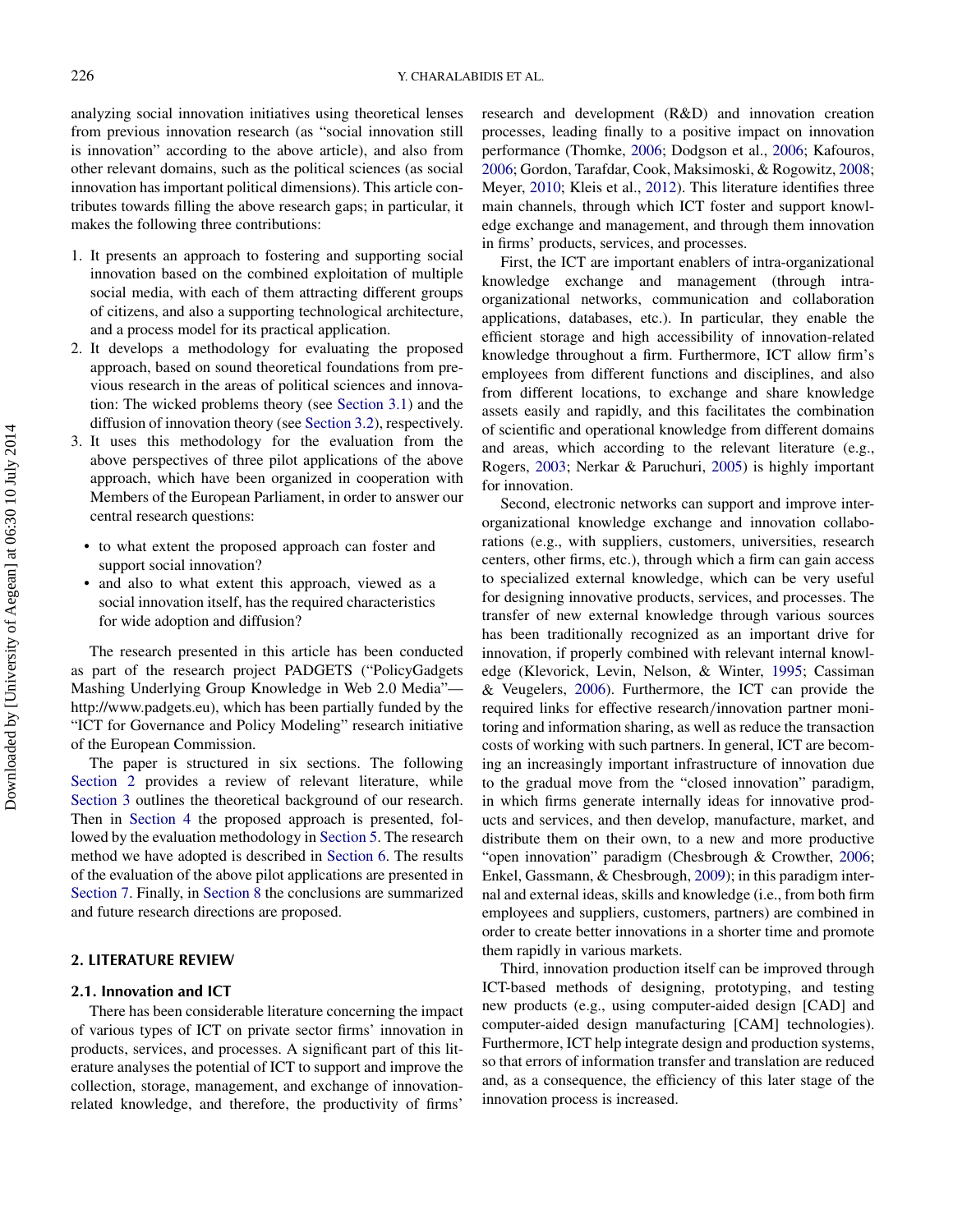Another research stream analyses the potential of ICT to "directly" drive important ICT-based innovations in firms' processes, products, and services, and even new business models and value propositions (Timmers, [1998;](#page-15-12) Bresnahan, Brynjolfsson, & Hitt, [2002;](#page-14-7) Zwass, [2003;](#page-15-13) Wu & Hisa, [2008;](#page-15-14) Brynjolfsson & Saunders, [2010\)](#page-14-1). In particular, ICT can enable new products and services, and also existing products' and services' personalizations, which would not be operationally and economically feasible without ICT, new ways of value generation in cooperation with other firms, and highly beneficial transformations of business processes.

However, only a very small part of this literature on the impact of ICT on private sector firms' innovation focuses on social media. Meyer [\(2010\)](#page-15-8) investigates empirically the impact of using "social software" on innovation in the knowledgeintensive services sector. Using data collected from 505 German ICT and knowledge-intensive service firms, she estimates several innovation models, from which it is concluded that the use of social software for internal and external communication has a positive impact on service innovation (broadening or differentiation of the range of services offered), as it supports the exchange of internal and external knowledge. Furthermore, there is quite limited research on the impact of ICT on social innovation, as explained in more detail in the following section.

#### **2.2. Social Innovation and Social Media**

The concept of innovation was initially focused on the private sector, and consisted in new combinations of production factors (according to the Schumpeterian definitions [Schumpeter, [1967\]](#page-15-15)), leading to new products and services, or*/*and new production processes, and having mainly economic objectives and rationale (aiming to increase the sales revenues and profits of innovating firms). However, some fundamental changes in the economy and the society that took place in the first decade of the 21st century lead to serious and complex social problems affecting large citizens' groups, which could not be addressed by existing market offerings or government services, and necessitated a new form of innovation, referred to as "social innovation," which has social objectives and rationales (rather than economic ones), and is based on cooperation of multiple social actors (Harrisson, [2012\)](#page-15-16). In particular, this period is characterized by a weakening of the welfare state, domination of large multinational firms in a context of economic globalization, rapid development of technologies leading to disruptive changes in the economy and the society, transition from an industrial to a services and knowledge based economy and society in the western world, and at the cultural level a growing individualization mentality concerning responsibility for life, employment, and health. These evolutions lead on one hand to prosperity and wealth creation for some social groups, but on the other hand, to serious losses for other groups, or even to social exclusion, and finally to an increase of the gap between the richest and poorest in society. They also lead to a notable increase in the number of citizens in poverty, facing a scarcity of basic material goods essential to survival, and also being excluded from networks essential for establishing a place in society.

As a response to this situation, a new form of innovation has been developed, which is social from two perspectives (Moulaert et al., [2005;](#page-15-2) Franz et al., [2012\)](#page-14-2):

- in its "ends," aiming to address problems not addressed by existing market offerings or government services: To manage negative situations that pose threats to groups of citizens, or to exploit new positive opportunities for improving welfare of some citizens' groups (this can be viewed as a kind of "product*/*service innovation");
- and also in its "means," consisting of new sets of activities, performed by new networks of social actors entering in new forms of cooperation: Government agencies of various layers (e.g., municipalities, regions, ministries), firms, non-government organizations, civil society, citizens' initiatives, or even individual citizens (this can be viewed as a kind of "process innovation").

<span id="page-3-0"></span>Therefore, social innovation can be viewed as a new combination of social practices (Hochgerner, [2012\)](#page-15-17), and in this sense it constitutes an extension of the "classical" innovation concept, consisting according to J. Schumpeter in new combinations of production factors (Schumpeter, [1967\)](#page-15-15). Also, the main values that social innovation aims to promote are "the public interest and common good, a new approach to the concept of service and the networks strengthening the bonds of trust between citizens" (Harrisson, [2012\)](#page-15-16), which are quite different from the economic ones of the "classical" innovation. So, since social innovation constitutes a different "paradigm" of innovation, it is necessary to conduct further research on various aspects of it.

One of them is definitely its relation with ICT. Quite limited research has been conducted on the role and impact of various types of ICT on social innovation, which is mainly theoretical. Bruck and Roth [\(2013\)](#page-14-8) argue that the extensive use of various ICT by people in their work and personal life in contemporary society can be exploited for addressing collectively and in novel ways the numerous problems it faces: ICT can be crucial to communicate effectively, to manage information dynamically, to work and create solutions in teams, to respond flexibly to complex social problems, and to continuously produce new knowledge about them. For the above reasons ICT (mainly internet, mobile, and social media) can be of critical importance for both the design and the implementation of social innovation in various national contexts, even in the ones of less developed countries. The authors also provide some interesting examples, taken from the World Summit Youth Award (WSYA) on social innovation, organized as a follow up activity of the UN Summit on Information Society: They include new electronic services (delivered mainly through mobile phones, due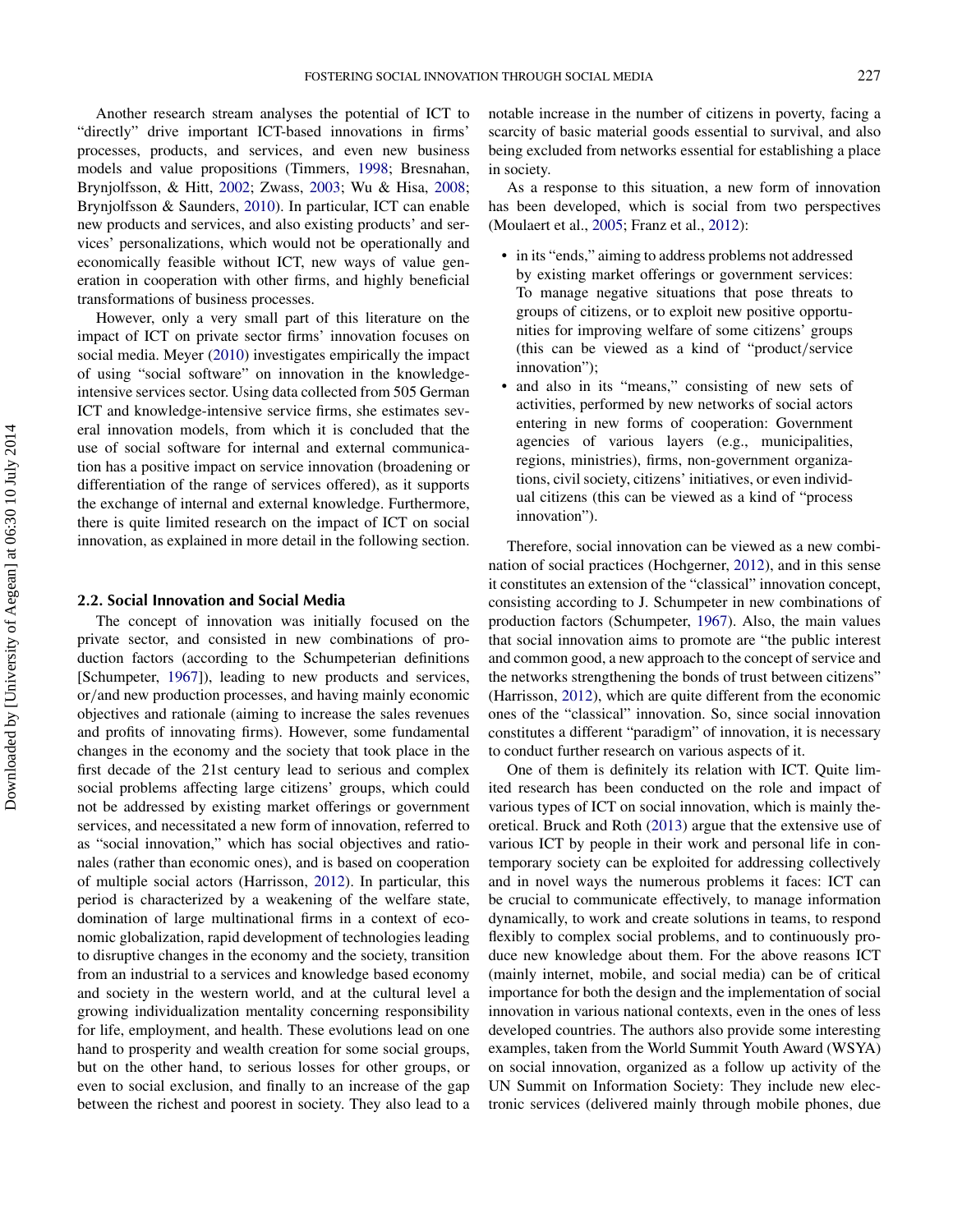to their wide use in most countries, even by lower income citizens) to small farmers (providing information about market demands and prices, suppliers, best agricultural practices), less privileged students (providing personalized educational content in a highly organized and comprehensible form), and citizens (providing information on government activities, projects and budget allocations, and also fulfillment of pre-electional commitments); they also include mobile applications-games, which are parts of wider social innovation programs (e.g., concerning natural resources waste, saving trees from illegal loggers, climate change, gender violence, bullying, and mobbing, etc.).

Also, interesting theoretical work is included in a relevant "manifesto" written by a group of transdisciplinary researchers and practitioners concerning the potential of social media to foster social innovation (Kaletka et al., [2012\)](#page-15-4). They argue that since social innovation is a creation of new meanings, taking into account that meanings are constructed in society through the process of communicative action (Castells, [2009,](#page-14-9) p. 12), it can be greatly fostered and supported by social media, which constitute a "paradigm shift in communication" that lowers the barriers of communication for individuals and groups. Social media can enable the wide exchange of ideas among many different actors required in order to identify and understand better social problems not addressed by markets and government, and to design and implement collaboratively social innovations for addressing them. However, the authors of the above manifesto suggest that systematic research is required in order to develop and evaluate effective "socio-technical architectures" for exploiting this potential of social media for fostering and supporting social innovation, and that there is a lack of empirical research in this direction. Our study contributes to filling these research gaps by proposing an approach to fostering and supporting social innovation through the combined exploitation of multiple social media, and evaluating it from both political and innovation diffusion perspective.

## **3. THEORETICAL BACKGROUND**

#### **3.1. Wicked Problems Theory**

<span id="page-4-0"></span>Social innovation, as mentioned in [Section 2.2,](#page-3-0) aims to address social problems not addressed by existing market offerings or government services. Previous literature has analyzed the inherent high complexity that characterizes social problems. In a highly influential article Rittel and Weber [\(1973\)](#page-15-18) theorize that social problems are usually "wicked," because they lack clear and widely agreed definition and objectives. Our societies have become more heterogeneous and pluralistic in terms of culture, values, concerns, and lifestyles, and this has serious effects on the nature of social problems and the methodology of addressing them: Social problems have many stakeholders with different and heterogeneous problem views, concerns, and expectations, so they lack clear and widely agreed definition and objectives that can be adopted as criteria for identifying and evaluating possible solutions. For these reasons these wicked social problems cannot be solved by using the previously established "first generation" mathematical methods, which are based on various mathematical optimization algorithms, since the latter do need clear and widely agreed definition and objectives.

So Rittel and Webber [\(1973\)](#page-15-18) suggest that wicked social problems require "second generation" methods, which include: (a) a first stage of consultation among problem stakeholders, aiming to formulate a shared definition of the problem and the relevant objectives to be achieved, and (b) a second stage of mathematical analysis of the well-defined at this stage problem, using mathematical optimization algorithms. In the first stage it is necessary to conduct extensive discourse and negotiation among the stakeholders of the social problem, in which each of them expresses their views, opinions, concerns, and expectations with respect to the problem, similarities and differences are identified and discussed further, performing several cycles of this process if required, in order to achieve finally a synthesis and convergence, and formulate a shared definition of the problem and the particular relevant objectives.

Subsequent research on this "second generation" approach to the wicked social problems has revealed that its first stage can be greatly supported by the use of appropriate information systems, which are referred to as "issue-based information systems" (IBIS; Kunz & Rittel, [1979;](#page-15-19) Conklin & Begeman, [1989;](#page-14-10) Conklin, [2003\)](#page-14-11). These systems allow stakeholders to enter the following four types of elements, which are regarded as the basic "ontology" of a consultation (i.e., the main types of entities that a consultation includes): "topics" (defined as broad discussion areas), "questions*/*issues" (defined as particular problems to be addressed within a discussion topic), "ideas" (defined as possible alternative solutions*/*activities for addressing the above questions*/*issues), and "arguments" (defined as positive or negative evidence or viewpoints that respectively support or object to ideas).

<span id="page-4-1"></span>Therefore, the evaluation of a particular "socio-technical architecture" of social media (and ICT in general) exploitation as to its potential to foster and support social innovation should focus on assessing to what extent the former is useful for addressing the above mentioned inherent complexities of the social problems targeted by the latter:

- 1. by enabling more stakeholders to participate in relevant consultations at a lower cost and in shorter time,
- 2. by revealing topics, questions*/*issues, solutions*/*activities for addressing them and relevant positive*/*negative arguments, which are perceived by various stakeholder groups,
- 3. and also by facilitating synthesis and convergence (at least to some extent) between the stakeholders on the definition of the problem, the main questions*/*issues, the required solutions*/*activities, and also their advantages and disadvantages.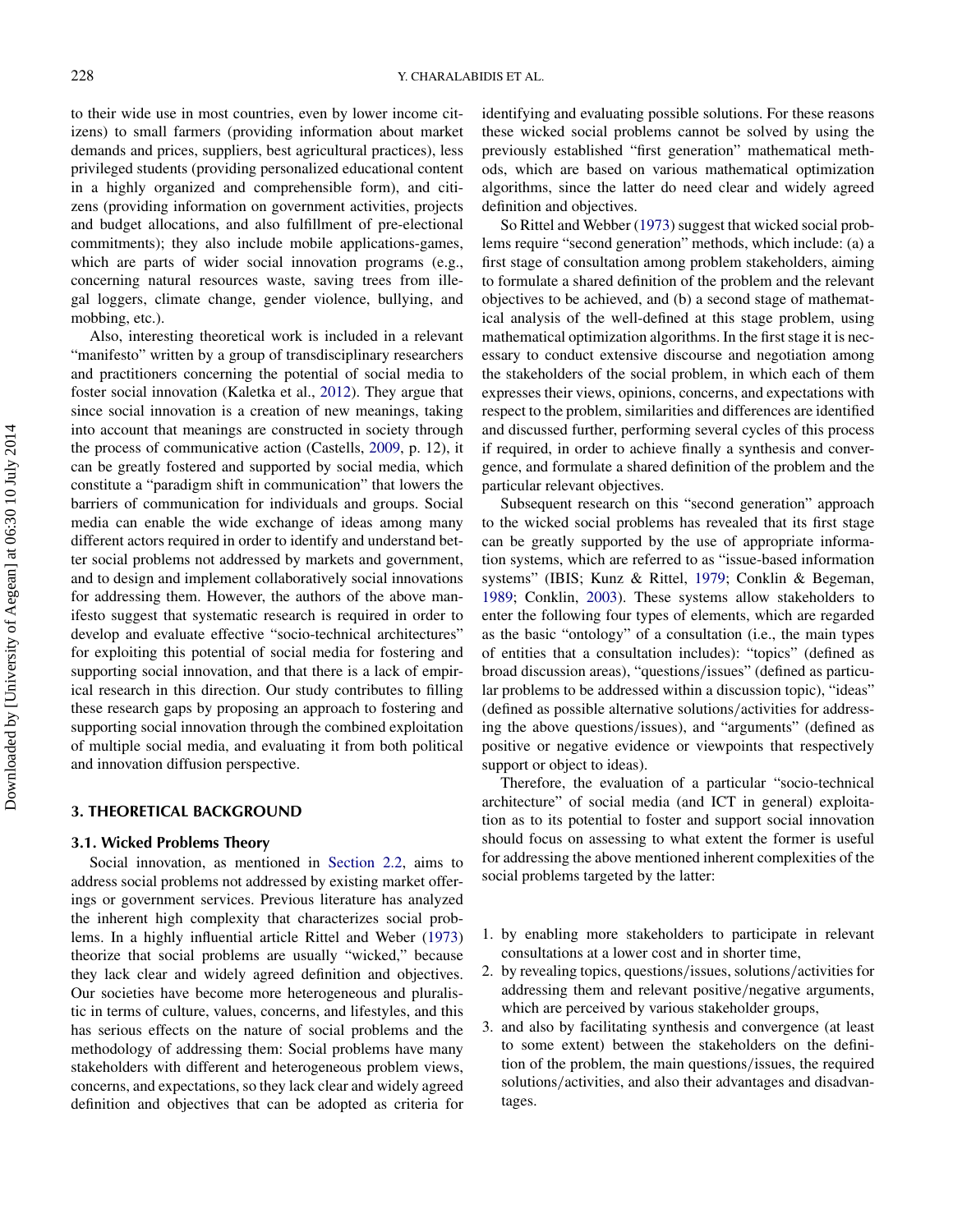| TABLE 1                                                          |  |
|------------------------------------------------------------------|--|
| Innovation Characteristics that Determine the Degree of Adoption |  |

| Characteristic     | Definition                                                                                                                                        |
|--------------------|---------------------------------------------------------------------------------------------------------------------------------------------------|
| Relative Advantage | The degree to which an innovation is perceived as better than the idea, work practice or object it<br>supersedes                                  |
| Compatibility      | The degree to which an innovation is perceived as being consistent with the existing values, past<br>experiences, and needs of potential adopters |
| Complexity         | The degree to which an innovation is perceived as difficult to understand, implement, and use                                                     |
| Trialability       | The degree to which an innovation may be experimented with on a limited scale basis                                                               |
| Observability      | The degree to which the results of an innovation are visible to others                                                                            |

#### **3.2. Diffusion of Innovation Theory**

At the same time the use of social media for fostering and supporting social innovation is itself an innovation, so it is important to investigate to what extent it has the fundamental preconditions for a wider diffusion. Extensive research has been conducted on the diffusion of innovation, in order to understand it better and identify factors that favor it (MacVaugh & Schiavone, [2010\)](#page-15-20). One of the most widely accepted and use theories of innovations diffusion is the one proposed by Rogers [\(2003\)](#page-15-9), which has been extensively employed for analyzing ICT-related innovations in both the public and the private sector (Wonglimpiyarata & Yuberk, [2005;](#page-15-21) Raus, Flügge, & Boutellier, [2009;](#page-15-22) Loukis, Spinellis, & Katsigiannis, [2011;](#page-15-23) Al-Jabri & Sohail, [2012\)](#page-14-12). According to this theory, there are five critical characteristics of an innovation that determine the degree of its adoption, which are shown with their definitions in [Table 1.](#page-5-2)

Therefore, the evaluation of a particular "socio-technical architecture" of social media (and ICT in general) exploitation for fostering and supporting social innovation should also include assessing to what extent it has the above characteristics required for a wider adoption and diffusion of it.

## **4. AN APPROACH TO SOCIAL MEDIA USE FOR FOSTERING SOCIAL INNOVATION**

Social innovation, as mentioned above in [Section 2.2,](#page-3-0) consists in the creation of new meanings in the society through communicative actions among many different social actors (Kaletka et al., [2012\)](#page-15-4). In the same direction "classical" innovation research has concluded that the exchange and combination of diverse kinds of knowledge among individuals with different kinds of expertise and experience, and also from different kinds of organizations, is of critical importance for promoting innovation (e.g., Nerkar & Paruchuri, [2005;](#page-15-10) Cassiman & Veugelers, [2006\)](#page-14-4). For these reasons the proposed approach, in order to enable a wide communication among and involvement of many and different social actors, is based on the combined exploitation of multiple social media for fostering and supporting social innovation for addressing a social problem (e.g., for coping with a threat or for exploiting an opportunity

<span id="page-5-3"></span><span id="page-5-2"></span><span id="page-5-0"></span>

<span id="page-5-1"></span>FIG. 1. Basic architecture of the proposed approach of using multiple social media for fostering and supporting social innovation.

affecting a social group), with each of these social media attracting different groups of citizens. Furthermore, in order to make this more efficient, we use the application programming interfaces (APIs) of the targeted social media for the automated posting of contention the particular social problem to them (e.g., relevant text, images, videos) in order to initiate and stimulate a discussion on it, and then for retrieving from them citizens' interactions with this content (e.g., views, likes, comments).

In particular, the basic architecture of the proposed approach is shown in [Figure 1.](#page-5-3) It is based on a central ICT platform which enables automated publishing problem-related content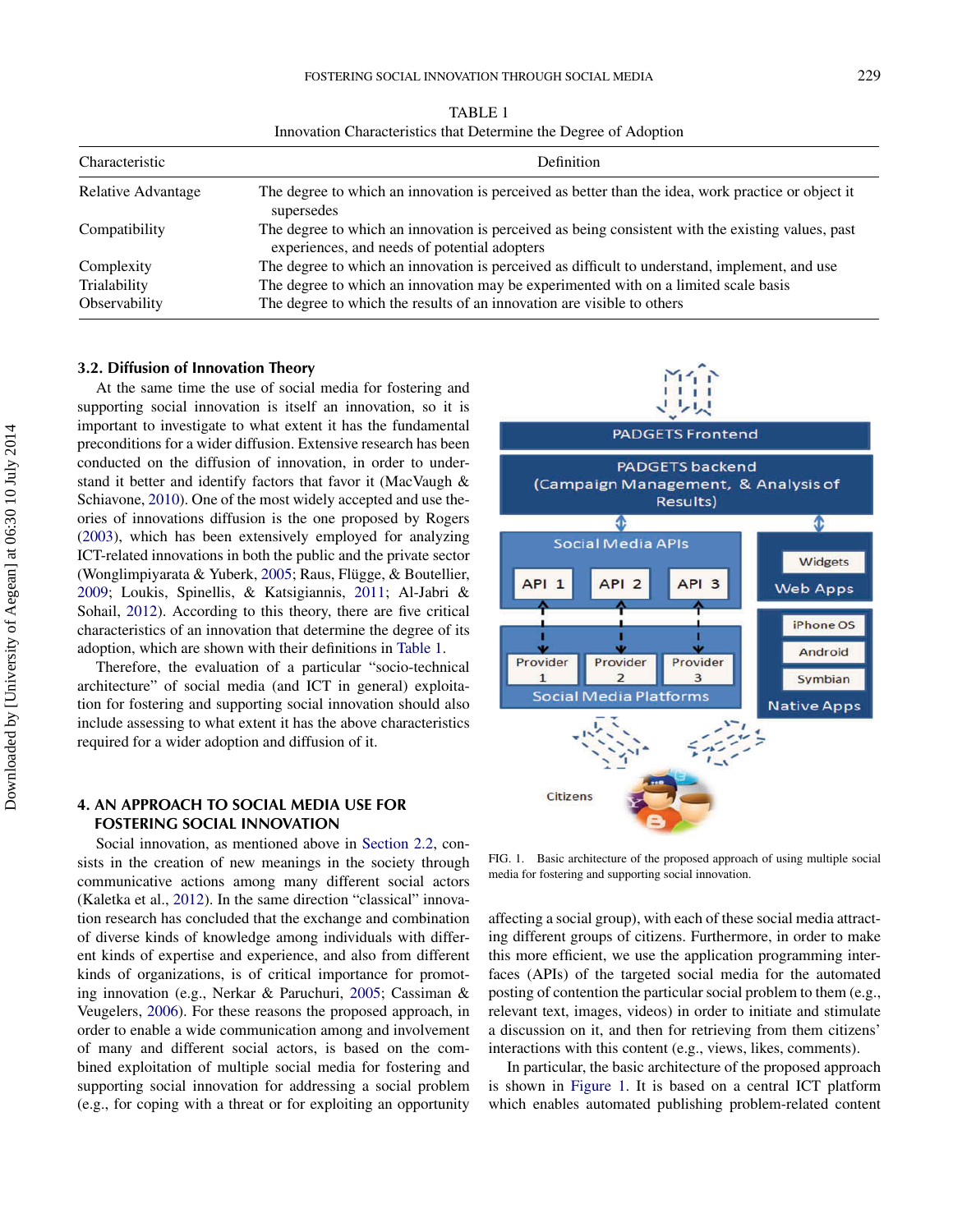to multiple social media (e.g., to the accounts of an initiator social actor in several social media, or even to other accounts if allowed) simultaneously, and also monitoring and collecting data on citizens' interactions with this content, both in an automated efficient manner using the APIs of these social media. Finally, this central platform can make advanced processing of the collected interaction data, such as calculations of analytics, opinion mining for extracting main topics and corresponding sentiments (positive or negative), and also future forecasts through simulation modeling. This platform can also be accessed by both the initiators and the citizens through a mobile application as well. A more detailed description of the proposed approach is provided by Charalabidis and Loukis [\(2012\)](#page-14-13).

Also, a process model for the practical application of the above approach has been developed, which is shown in [Figure 2.](#page-6-0) It includes the following stages:

1. Community Building: Initially it is necessary to build a community of social actors (e.g., non-government and civil society organizations, citizens' initiatives, or even individual citizens) interested in the particular social problem, to which the initial stimulating content will be propagated using multiple social media, for example, by increasing accordingly the networks of the initiator social actor (e.g., friends, followers, etc.) in these social media, adding to them new interest groups, etc.

- 2. Creation of Campaign: For this purpose a package of relevant multimedia content has to be created concerning the particular social problem (e.g., short description, longer description, video, images, etc.); also the social media accounts to be used should be defined in the above central platform.
- 3. Publish of Campaign: This content is then distributed and published to the above multiple social media (acting as "campaign channels"), in order to attract the above social actors and involve them in the discussion; the above mentioned central platform will automatically publish to each of these social media the appropriate part of this content (e.g., the short description to Twitter, the longer description to a blog, the video to YouTube, the images to Picasa).
- 4. Monitor Activity: All the activity in these social media with respect to the above content (various types of users' interaction, such as views, likes, comments, etc.) will be retrieved and monitored continuously, so that additional content can be posted (e.g., clarifications, answers to questions, etc.) by the initiator social actor if necessary.
- 5. Analysis of Results: After the end of the campaign advanced processing of users' interaction data will be conducted, in order to extract from them useful information; based on it a

<span id="page-6-0"></span>

FIG. 2. A process model for the practical application of the above approach.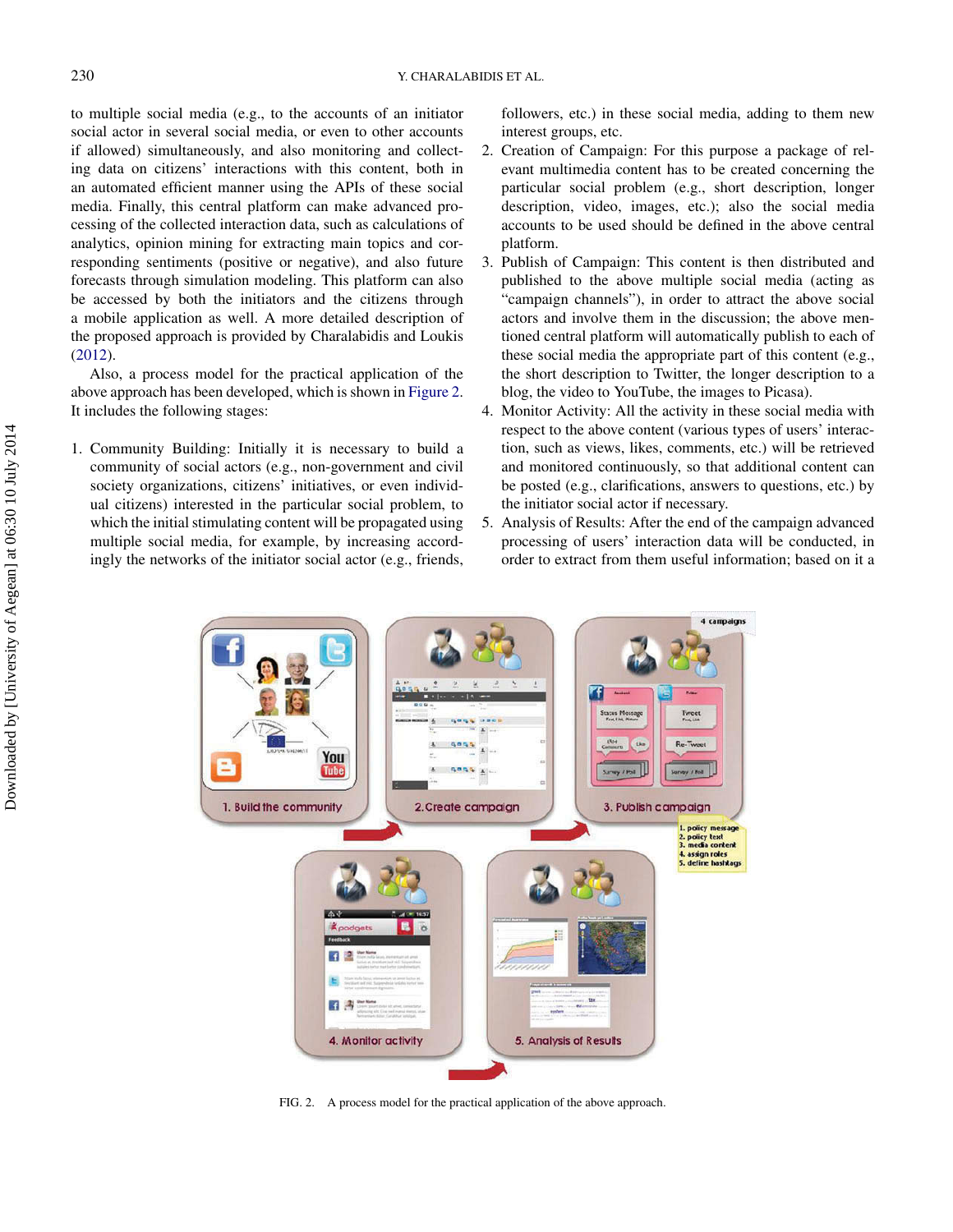## Political Evaluation

To what extent the proposed approach is useful*/*beneficial for conducting consultations on social problems and corresponding social innovations in terms of *...*

- reaching wider audiences  $(=$  more citizens);
- time saving;
- cost saving;
- identifying the main issues concerning the targeted social problem;
- identifying possible solutions or activities for addressing these issues;
- identifying relevant advantages (positive arguments) and disadvantages (negative arguments) of them;
- facilitating synthesis and convergence (at least to some extent) between stakeholders on the definition of the problem, the main issues, the required solutions*/*activities, and also their advantages and disadvantages.

Innovation Diffusion Potential Evaluation

To what extent the proposed approach:

- is a better way for conducting consultations on social problems and corresponding social innovations among interested stakeholders than the other existing alternative ways for doing this (relative advantage);
- is compatible with the values, experiences, practices, and needs of various social actors (compatibility);
- its practical application does not require much effort (complexity);
- it can be initially applied in small scale pilot applications, in order to assess its capabilities, advantages and disadvantages, before proceeding to a larger scale application (trialability);
- is an innovation highly visible to other social actors, and the society in general, so it can create positive impressions and comments (observability).

new iteration of this process can start, possibly more focused on the specific directions proposed in the first iteration for addressing the targeted social problem, in order to elaborate them, and this can be continued several times.

## **5. EVALUATION METHODOLOGY**

Social innovation, as mentioned in [Section 2.2,](#page-3-0) aims at addressing social problems, which are not addressed by market or government. However, most social problems today are "wicked" (Rittel & Weber, [1973\)](#page-15-18), as mentioned in [Section 3.1,](#page-4-0) lacking clear and widely agreed definition and objectives, and having many stakeholders with different and heterogeneous problem views, values, concerns, and expectations. For this reason a methodology for evaluating the potential of social media to foster and support social innovation should focus on assessing to what extent the former are useful for addressing the above mentioned inherent complexities of the latter, and the most appropriate lens for this is the "Wicked Problems Theory" (Rittel & Weber, [1973;](#page-15-18) Kunz & Rittel, [1979;](#page-15-19) Conklin & Begeman, [1989;](#page-14-10) Conklin, [2003\)](#page-14-11) outlined in [Section 3.1.](#page-4-0) Therefore, the first perspective of our evaluation methodology is the political evaluation. It assesses to what extent the proposed approach is useful for conducting consultations on such social problems and corresponding social innovations in shorter time and at lower costs, and also reaching wider audiences (i.e., more stakeholders); also, to what extent it is useful for <span id="page-7-2"></span>identifying the main issues concerning the targeted social problem, possible solutions or activities for addressing them, and relevant advantages—positive arguments and disadvantages negative arguments; and finally, to what extent it facilitates synthesis and convergence (at least to some extent) between the stakeholders on the definition of the problem, the main issues, the required solutions*/*activities, and also their advantages and disadvantages.

<span id="page-7-0"></span>Furthermore, the use of social media for fostering and supporting social innovation is itself an innovation, so it is important to investigate to what extent it has the fundamental preconditions for a wider diffusion and adoption. Therefore, the second perspective of our evaluation methodology is the evaluation of the innovation diffusion potential, and the most appropriate lens for this is the innovation diffusion theory of Rogers [\(2003\)](#page-15-9) outlined in [Section 3.2.](#page-5-0) It assesses to what extent the proposed approach has the five characteristics proposed by the above theory for a wide diffusion and adoption: Relative advantage, compatibility, complexity, trialability, and observability. The main dimensions of the political and innovation diffusion perspectives of our evaluation methodology are shown in [Table 2.](#page-7-2)

### **6. RESEARCH METHOD**

<span id="page-7-1"></span>In order to investigate to what extent the proposed approach [\(Section 4\)](#page-5-1) can foster and support social innovation, using the above evaluation methodology [\(Section 5\)](#page-7-0), we adopted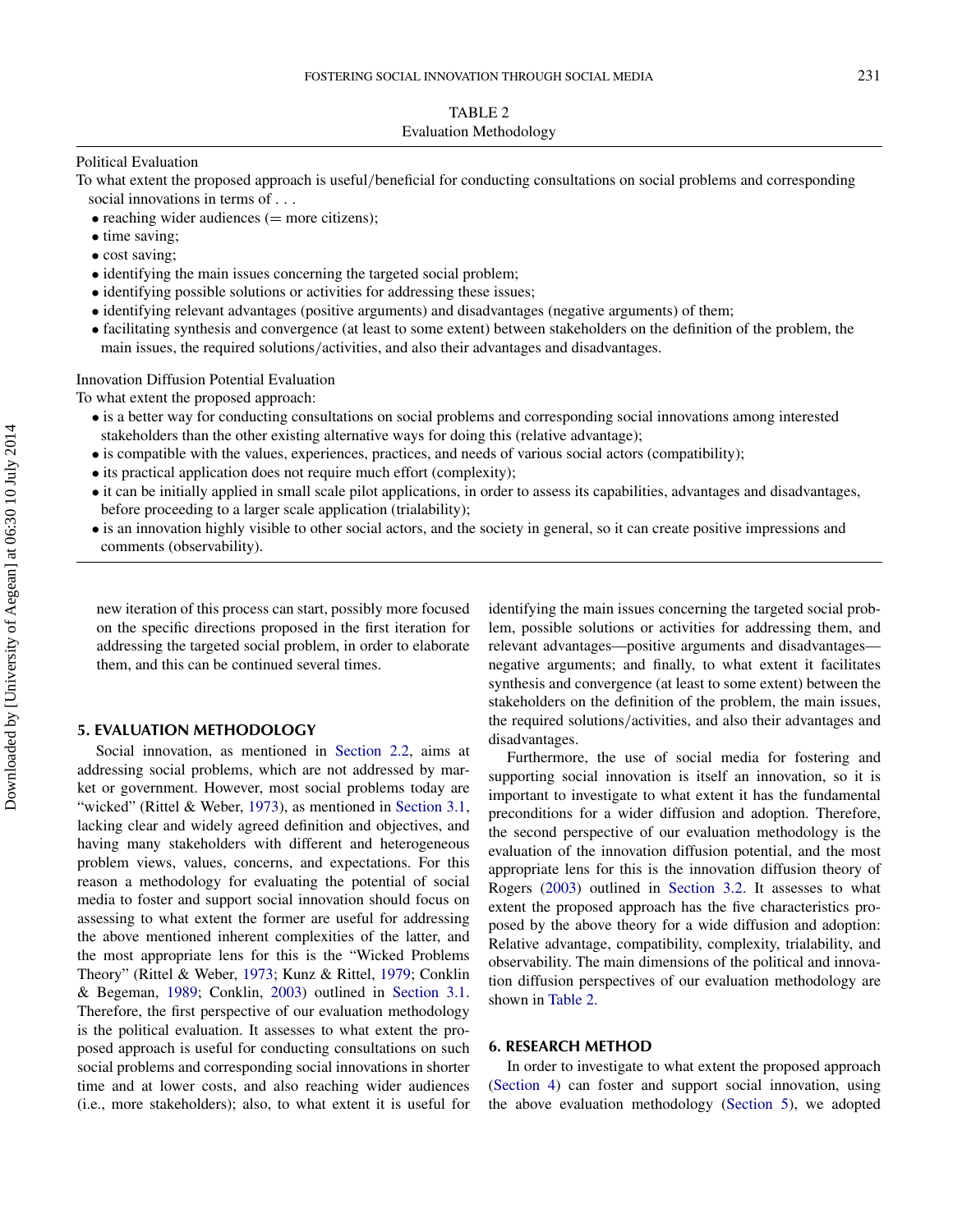a qualitative method (Maylor & Blackmon, [2005;](#page-15-24) Miles, Huberman, & Saldana, [2013\)](#page-15-25), based on case studies, which is the most appropriate research method for investigating "a contemporary phenomenon in depth and within its real-life context, especially when the boundaries between phenomenon and context are not clearly evident" (Yin, [2013\)](#page-15-26). In particular, three pilot applications of this approach were organized in cooperation with three Greek Members of the European Parliament (MEPs). They all concerned the use of multiple social media for the initial formulation of social innovations (meant as new sets of activities, performed by various social actors, both government institutions and civil society, and other citizens' initiatives) aiming to address three specific problems of interest to the European Parliament. In particular, the first two of them aim to manage two negative situations:

- 1. a milder one, the underrepresentation of women executives in the higher management of enterprises;
- 2. and a severe one, the socio-economic crisis that the societies of the Southern European countries are facing, while the third one aims at the exploitation of an important positive opportunity for the society;
- 3. the exploitation of renewable energy sources, and especially wind power, for improving capacity in energy production.

The common goal of these three pilots was to organize public consultations on these three social problems, and attract the main stakeholders of these problems (e.g., interested nongovernment organizations, civil society, citizens' initiatives, or even individual citizens), in order to understand their perceptions of these problems  $($  = the main perspectives and issues they perceive), and collect social innovation ideas for addressing them  $($  = ideas for possible new activities by various social actors). The three participating MEPs undertook the role of initiators, and their existing personal accounts in three different social media platforms (Facebook, Twitter, Blogger) were used to activate and involve various interested social actors. The following method was used for the organization of these pilots:

- 1. The first stage was the presentation to Greek MEPs of the proposed concept of multiple social media use in order to foster and support social innovation for addressing existing social problems.
- 2. For the three MEPs who were eventually interested and willing to participate, we proceeded to a more detailed presentation of the concept and the supporting ICT central platform to their assistants. Then the main topics-problems of the campaigns were selected in cooperation with them, so that on one hand they reflect current discussions and priorities of the European Parliament, and on the other hand satisfy our objectives (as we wanted to have pilot public consultations both on the management of negative situations of various levels of severity, and on the exploitation of positive opportunities).
- 3. After the selection of the topics-problems of the three campaigns, for each pilot a detailed action plan was designed based on the process model described in [Section 3.](#page-4-1)
- 4. Then for each pilot the targeted community of social actors was initially built, both by enhancing the already established social networks of the MEPs in the employed social media platforms (Facebook, Twitter, Blogger), and by identifying and inviting additional groups interested in the particular topic-problem. These groups were contacted (by e-mail, phone, or via their own social media) and asked to be involved, both by contributing content and by propagating the messages and content of the campaign to other groups and individuals who might be interested. The communities of the pilots (a) and (b) were built in Greece, but for pilot (c) due to its nature we decided to build a cross-national community. The rationale behind this was that since the problem to be addressed in this pilot (the socio-economic crisis in the European South) affects several countries, a consultation on it should involve a wider community representing all the affected countries. For this purpose cooperation was established between the Greek initiator MEP, two other MEPs from Italy and Spain, and also the Portuguese Socialist party and a civil society initiative currently established in Portugal. Each of them, under the coordination of the Greek side, used their own social media accounts to post simultaneously the same content on the problem in their own language, in order to initiate and stimulate discussion on it. Additionally, a blog was created in English in order to host international discussion on this problem.
- 5. The next stage was the preparation of various forms of content concerning the particular problem, both textual (short messages, larger texts, small surveys) and multimedia (photos, videos, charts with statistical figures); they aimed to introduce to the community the different aspects of the problem, and provide a basis and stimulation for its online discussion. Also, the employed social media accounts were defined in the central ICT platform.
- 6. Subsequently, each campaign was launched: the responsible team (consisting of assistants of the MEP, and members of the authors' research group) started publishing the prepared content on the aforementioned social media using the ICT platform.
- 7. The operation of the campaigns lasted 15 days on average, and included close monitoring of users' activity daily, especially their textual inputs, which feed a constructive discussion around the problems.
- 8. Finally, each pilot application was concluded with analysis of users' activity and a discussion with involved MEP's team.

In order to address our research questions mentioned in the Introduction, at the end of each campaign data were collected from three different sources and then analyzed: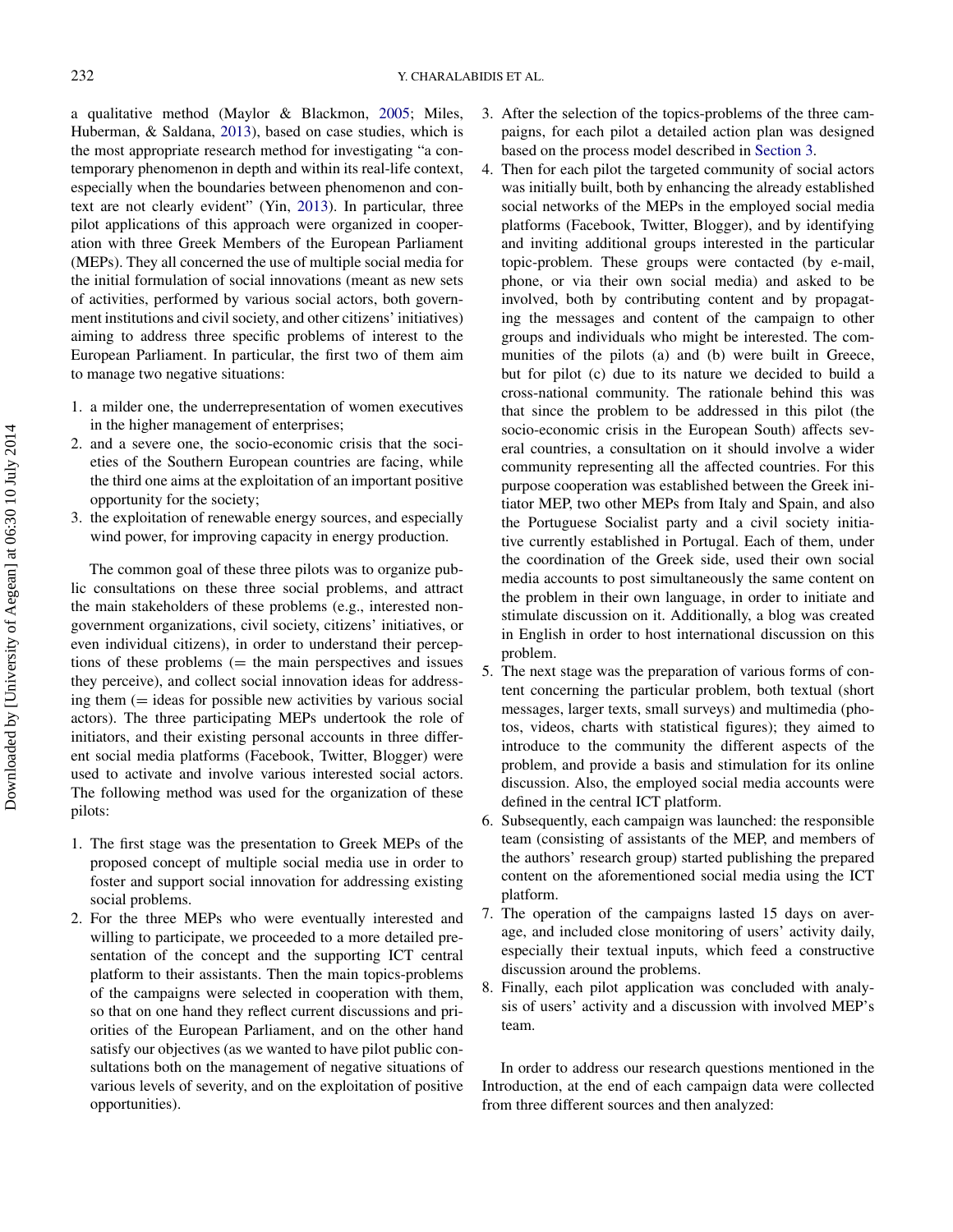- a. *Social Media Metrics*: They were collected from the official social media accounts of the initiators and the Google analytics engine, and used in order to calculate the level of reach and engagement achieved in the campaigns. The Google analytics were used to provide statistical information on the traffic in the campaigns' blogs; we focused on the total number of unique visitors and the countries they were coming from, the total visits and page views, and the traffic sources. With respect to the reach, it was not possible to calculate accurately the number of unique users who saw the messages and content of each campaign, due to the viral effects caused by the retransmissions of them in the Facebook and the Twitter. For this reason we calculated a conservative estimate of the audience reached and also a more optimistic one. The conservative estimate was calculated as the sum of the unique visitors in the campaign blogs and Facebook accounts. The more optimistic one was calculated as the sum of the unique visitors in the campaign blogs plus the numbers of followers in the Facebook and Twitter accounts. The actual audience engagement achieved was calculated as the sum of users' active reactions to the messages and content of each campaign in its social media accounts, taking into account for each social media platform the particular kind of reactions it allows. In particular, in Facebook the number of "likes," "shares," and "comments" on the created posts were taken into account, in twitter the "re-tweets," "replies," and "favorites" on the campaign "tweets," and finally in Blogger the number of "comments" submitted on the blog posts. Also, we have distinguished between two forms of reactions: "Direct" ones, concerning the initial posts published by the campaign initiators, and "indirect" ones, concerning their retransmissions (through sharing or re-tweeting).
- b. *Textual inputs*: The textual inputs of the participants in each campaign (i.e., various types of comments) were retrieved and analyzed in a twofold manner. First, using the opinion mining capabilities of the central ICT platform (see [Section 4\)](#page-5-1) the main topics mentioned and the corresponding sentiments were extracted. Second, all textual inputs were examined in more detail, in order to understand better their nature, and then classified according to the typology of the wicked problems theory [\(Section 3.1\)](#page-4-0) and the political evaluation perspective of our evaluation methodology [\(Section 5\)](#page-7-0), into issues*/*concerns, solutions*/*activities, advantages and disadvantages*/*barriers.
- c. *Focus group discussions*: Three separate semi-structured focus group discussions were organized with the three MEPs' teams involved in these pilots. In each of them initially were presented the results of the analyses of the above data (a) and (b) for their campaign. Then the participants were encouraged to unfold their views on the whole concept, and assess the dimensions of the political and innovation diffusion perspectives of our evaluation methodology [\(Section 5\)](#page-7-0). Each discussion lasted about one hour, was recorded with the consent of the participants, and then

transcribed and coded manually by the authors, using an open coding approach (Maylor & Blackmon, [2005\)](#page-15-24).

## <span id="page-9-0"></span>**7. RESULTS**

#### **7.1. Social Media Metrics**

The reach estimations according to the method described in the previous section lead to the conclusion that the messages and content published by the three MEPs in these campaigns have reached large numbers of citizens. In particular, the conservative estimation of their reach is at the level of about 10,000 citizens, while the optimistic estimation is at the level of 35,000 citizens. With respect to the actual engagement of people, our estimations based on the method described in the previous section indicate that the campaign posts have generated 5,869 direct and indirect reactions. The above results provide a first positive evidence that the proposed approach of using multiple social media for fostering and supporting social innovation enables us to communicate messages and content concerning the social problem we want to create social innovation (i.e., a new set of activities by various social actors for addressing it) for to large numbers of citizens, and also to obtain their reactions, which can be quite useful for the initial formulation of the social innovation.

### **7.2. Textual Inputs Analysis**

Next, for each campaign we analyzed the textual inputs of the participants, as described in the previous section, in order to assess to what extent they are useful for fostering, formulating, and supporting social innovation for addressing the corresponding problem.

The objective of the first pilot application was the initial formulation of social innovation for addressing the phenomenon of under-representation of women in top management positions in listed companies across Europe. The main question under discussion was how we can improve the gender balance among non-executive directors of companies, and what activities and measures should be undertaken in order to achieve the target of 40% women presence in management boards for 2020 set by relevant EU draft directives. Most textual inputs concern the advantages of the EU policy under formulation for increasing women representation in top management positions (which can be viewed as a high level "solution" direction in the wicked problems theory terminology). A number of specific advantages of this policy have been mentioned, which can be summarized in the following contribution:

Women bring another dimension to corporate governance and decision-making in general, because of their special qualifications, such as multitasking, and the world with more women in leadership positions would be safer and more effective and lead to social, economic, and cultural progress.

Also, many textual inputs—mainly from women—stressed the barriers to their participation in management boards (which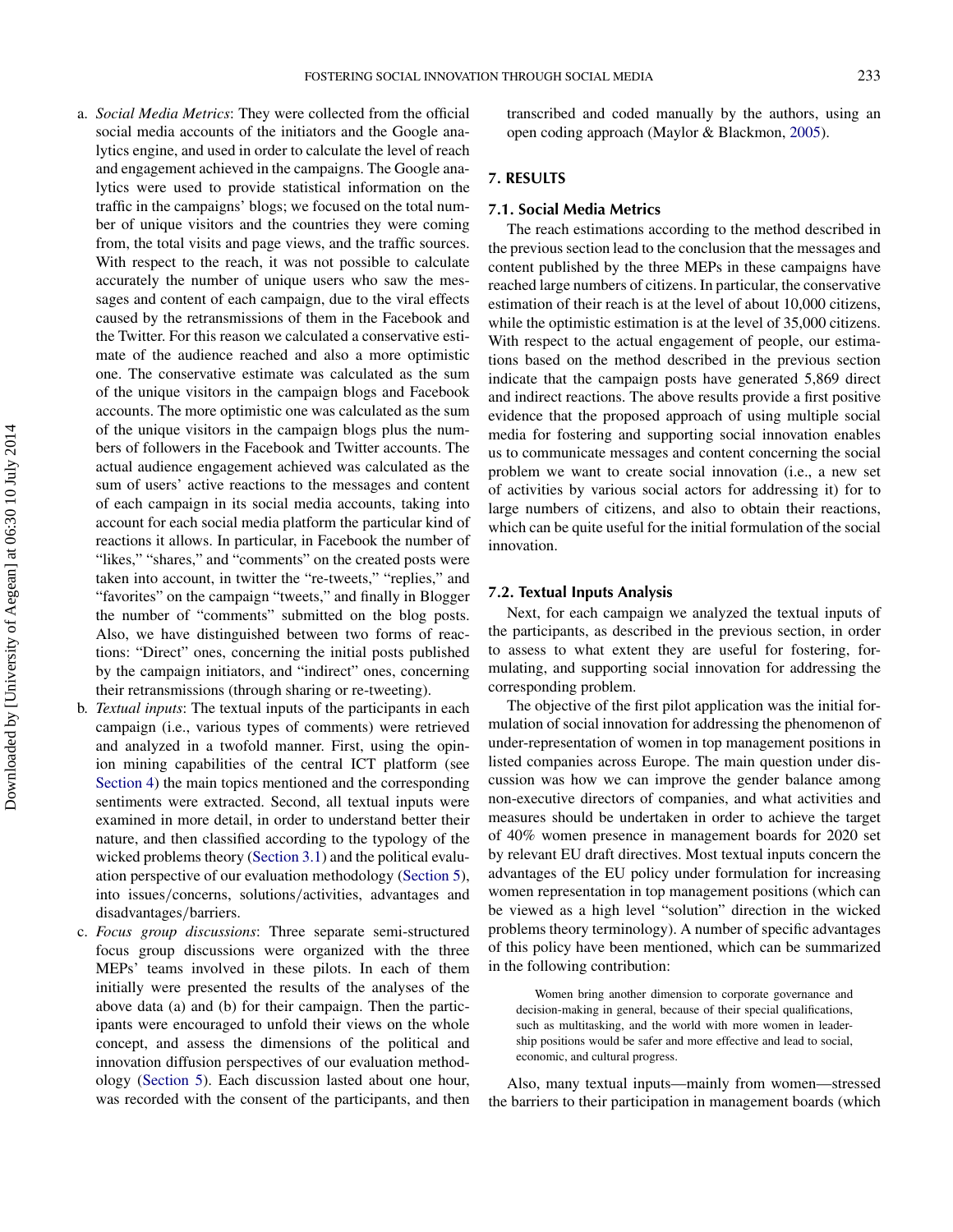can be characterized as "issues" in the wicked problems theory terminology, directly associated with the above "solution"), such as the negative prejudice towards women's skills, the heterogeneities that exist in the relevant legal frameworks in different countries, and the factors that may influence their evolution and prospects, such as family responsibilities, and the time required to best serve all their different roles, leading finally to less women than men pursuing higher positions. However, there was a small number of textual inputs proposing solutions to the above issues (barriers), which were directed towards either cultural or legislative changes. The former propose changes in peoples' behaviors and mentalities, and overcoming relevant stereotypes, which should be fostered by governmental actions. As it was characteristically said *"*It is time to overcome the discrimination against women," "Not to force equal behavior and imitation, but equal treatment and equal opportunities," but "equality is matter of culture and education, so strategies should be start from there." The latter propose modifications in the relevant legislation, such as to include executive positions on management boards, and not only non-executive ones, in the above 40% women representation target, and this to apply to small and medium enterprises (SMEs) as well, or even to all companies of the private and public sector. Summarizing, in this first pilot most textual contributions concern advantages of the initial solution direction, and also issues-barriers to its realization. On the contrary, there were much less proposals of specific solutions-activities, mainly general and legislative (i.e., to be undertaken by government institutions), while there was a lack of proposals of specific activities to be performed by other social actors beyond government (which is a basic element of the social innovation concept), and also advantages and disadvantages of them. The above advantages of this policy provide a basis for justifying the need for social innovation in this direction, while the above issues-barriers and high level solution provide a basis for designing their specific activities.

The second pilot application aimed at the initial formulation of social innovation for overcoming the current severe socioeconomic crisis in the European South. Most textual inputs collected referred to relevant issues raised by participants on this topic, concerning either the insufficiency of current austerity measures forced by the European institutions for overcoming the crisis, or perceived causes of the crisis. For instance, with respect to the former a posting mentioned that "austerity measures, do not contribute to economic improvement." Regarding the latter there was a convergence on the main causes of the problem: "the division between North and South," "left and progressive is absent from European politics" and "the barbarism of the Northern countries." Some other textual inputs proposed general solution directions. The majority of them referred to transformations in the government, including the "establishment a healthy state machine," "elimination of corruption," "consolidation of the public sector," "Less favoritism and customer relationships from politics." Some others mentioned the need for cultural change in public sector agencies, and in the

society in general, as an important prerequisite. Towards this direction, the involvement of other social actors, such as the "intellectuals," was suggested as quite important*.* Finally a common concern expressed was the need for "viable solutions to equilibrium between growth and quality of life of peoples." Summarizing, in this second pilot most textual contributions are perceived critical issues concerning the main problem, but only few of them are "pointing" towards specific solution directions; some others include perceived general solution directions (mainly at an institutional level), but there is a lack of proposals of specific activities to be performed by various social actors for overcoming the crisis. The above critical issues and solution directions provide some assistance for the design of social innovations (i.e., specific activities by multiple social actors) for overcoming the crisis. However, due to the complexity of the problem they should be viewed mainly as perceptions of the citizens, which should definitely be taken into account for the formulation of these social innovations, but in combination with experts' recommendations. Also, it should be noted that the proposed solution directions were not "politically balanced," but rather biased towards a social-democrat direction (as in this pilot the initiator MEP was from the Socialist-Democrat group of the European Parliament).

Finally, the third pilot application aimed at the initial formulation of social innovation for the exploitation of wind energy as an alternative renewable energy source. In this debate two distinct clusters of participants could be clearly identified. The first cluster includes participants who are against the massive exploitation of wind power for energy generation (which can be viewed as a high level "solution" direction in the wicked problems theory terminology); nearly all their textual inputs highlight disadvantages, such as the negative environmental consequences from the installation of wind parks ("wind turbines threaten environment, animals, birds, etc."), their high cost ("the installation and maintenance cost are prohibitive"), the lack of efficient technologies for storing wind energy ("neither wind nor electricity produced can be stored, so wind power is fundamentally incompatible with energy networks"), while concerns about the financial feasibility and profitability of wind energy have also been expressed. We also had a few textual inputs from this cluster proposing alternative solutions, such as better management and more efficient use of energy resources, for instance "using energy efficient appliances and machines both for consumers and for the industry." The second cluster includes participants who recognize the benefits from the exploitation of the renewable wind energy sources, but are to some extent concerned about its risks and disadvantages. Many of their textual inputs mention benefits and advantages of the installation of wind parks, as a sustainable way to cover part of the energy needs, however at the same time they accept some of the risks and disadvantages mentioned by the first cluster. Some other textual inputs from this cluster propose ideas for addressing the disadvantages*/*issues, for instance "feasibility studies can be conducted by independent bodies," or for the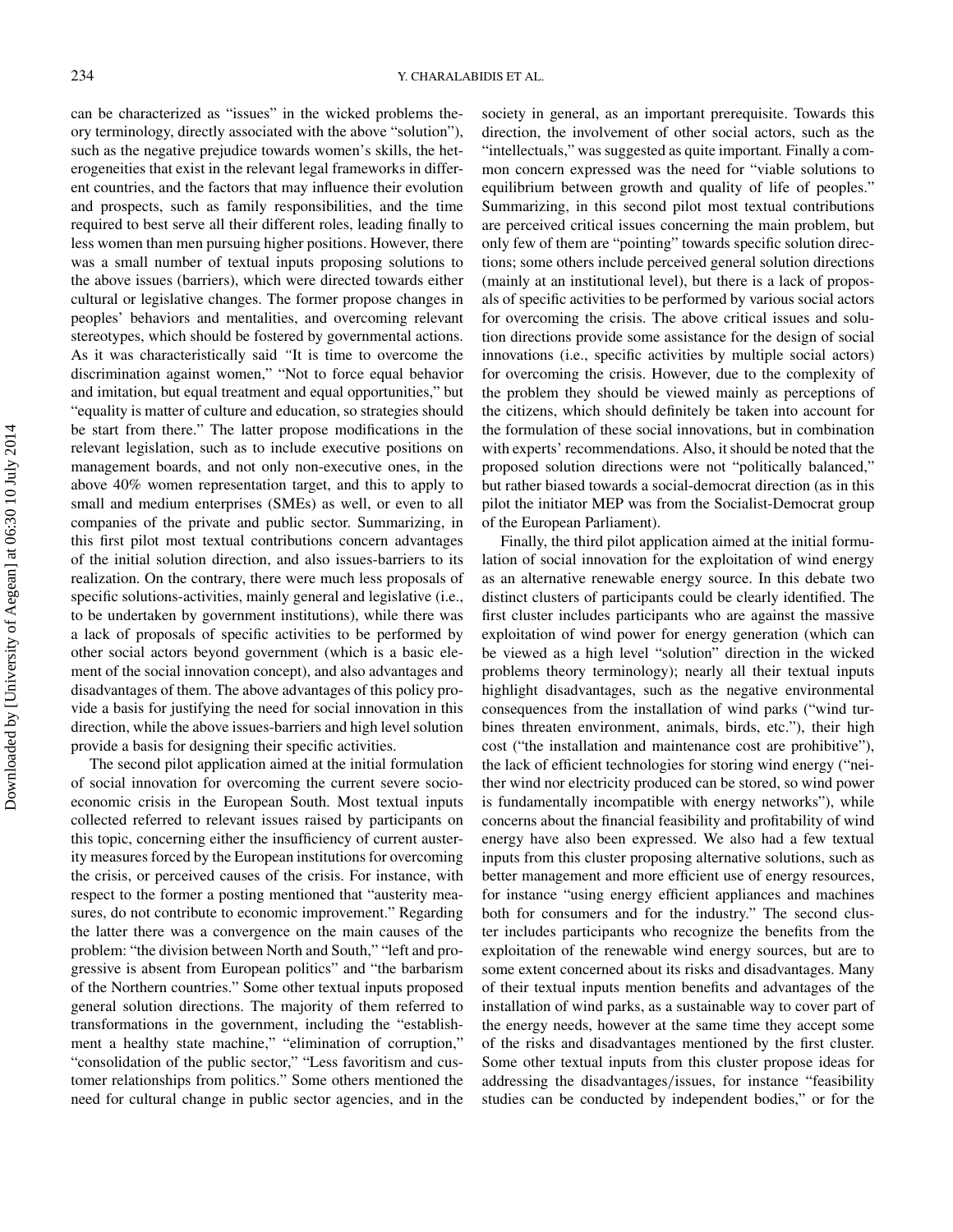efficient exploitation of wind energy, such as "combination of wind energy with other renewable energy sources (e.g., geothermal, solar, hydroelectric)," "construction of third generation systems," "installation of wind turbines for urban environment." It should be noted that some degree of convergence between these two clusters has been developed, despite their differences, concerning the problems and disadvantages of wind energy.

Summarizing, this third pilot differs from the first two pilots, in that it has revealed two clusters having different positions on wind energy exploitation, with the first of them being negative and posting mainly disadvantages, and the second being positive and posting both advantages and proposals for addressing the inherent disadvantages and improving exploitation efficiency, leading finally to some degree of convergence. In this pilot we had more proposals for solutions and specific activities than in the first two pilots. Although the majority of proposals referred to activities that have to be triggered by government, there were interesting proposals for cooperations and synergies between different social actors, including government agencies of various layers, civil society, educational organizations, and industry. For instance, it has been proposed that emphasis should be placed on the promotion of wind energy, and this will require governmental funding, but also educational and information activities undertaken by various actors as well; also, cooperation between firms of this industry with research institutes is regarded as necessary, in order to take advantage of leading-edge technologies, promote research and know-how, and develop the required specialized human resources. Therefore, we can conclude that this third pilot has provided more basis and support for the formulation of social innovation than the first two pilots. The main reason suggested for this in the corresponding focus group discussion was that in this pilot there was a strong emphasis on building initially a wide and diverse community to participate in the consultation, beyond the followers-friends of the social media accounts of the initiator MEP, including many invited civil society organizations with strong interest and extensive knowledge on wind energy, and renewable energy sources in general, covering a wide range of different views and perspectives. This indicates that the first stage of the application process model described in [Section 4](#page-5-1) (titled "Community Building") is quite important for the success of the proposed approach.

#### **7.3. Political Evaluation**

With respect to the political evaluation dimensions [\(Section 5\)](#page-7-0), in all three focus group discussions there was a wide agreement that the proposed approach of multiple social media combination is a time and cost efficient method to communicate a social problem to a wide audience "that an MEP will be unable to reach under other conditions" and achieve high levels of reach, which is of critical importance for initiating social innovation concerning the problem*.* Indeed they think that this crossplatform approach is a very good way to inform a big number of citizens about a negative situation or a positive opportunity

that requires some kind of social innovation for addressing it. They also found it a good tool for motivating to think and propose ways to address it through social innovation, stimulating reactions of citizens, and actively involvement of them, even though they would like this to be more extensive. One of the MEP assistants mentioned that "Many people remained at the stage of following the action and not getting actively involved." They all mentioned that they wanted to achieve maximum public attention for their agenda, and at the same time go beyond "the passive approach taken when it comes to a TV audience," and mobilize a wide spectrum of social actors in order to launch wide multi-dimensional social innovation for overcoming important problems*.* A general remark was that the social media public is very often reluctant to express itself through comments, so citizens need some kind of motivation in order to be stimulated to participate more actively in such social media campaigns.

Furthermore, the participants in the focus group discussions believe that the proposed approach provided a useful picture about "high level" advantages and disadvantages of existing general policy directions on the topics under discussion (e.g., for increasing women representation in top management positions, overcoming the socio-economic crisis in the European South, exploiting wind energy), and also important issues and barriers, as perceived by social actors. This information is quite useful for the more detailed design of the specific activities that possible social innovation on the above topics should include, in order to exploit the above advantages, and manage disadvantages, issues and barriers, and also for the design of appropriate communication actions if necessary. Furthermore, the proposed approach provided some useful general solution-activity directions to be performed mainly by government. Overall, the participants in the focus group discussions characterised the approach as a valuable tool for gathering the main issues on which social innovation on the above problems should focus on, as perceived by social actors, and collecting some interesting ideas, since it allows "hearing citizens' voices as an initial formulation of ideas." As underlined by one of the MEP assistants "the outcome of the campaign provided an identification of the issues that should be taken in consideration in the formation of solutions, as input coming from society."

However, it was not possible to proceed in a more detailed formulation of social innovations for the discussed problems, in the sense of a wide range of more specific activities to be performed by various social actors (in accordance to definitions of social innovation provided in the Introduction and in [Section 2.2\)](#page-3-0). The main explanation suggested for this was that all three pilot applications took place in the early stage of the initial formulation of social innovations for addressing the corresponding problems. Therefore, it is necessary the information collected in this "first round" of consultations to be processed, and then to be used for further rounds of consultations, as part of the next stages of social innovation detailed design and implementation, possibly more focused on specific social actors with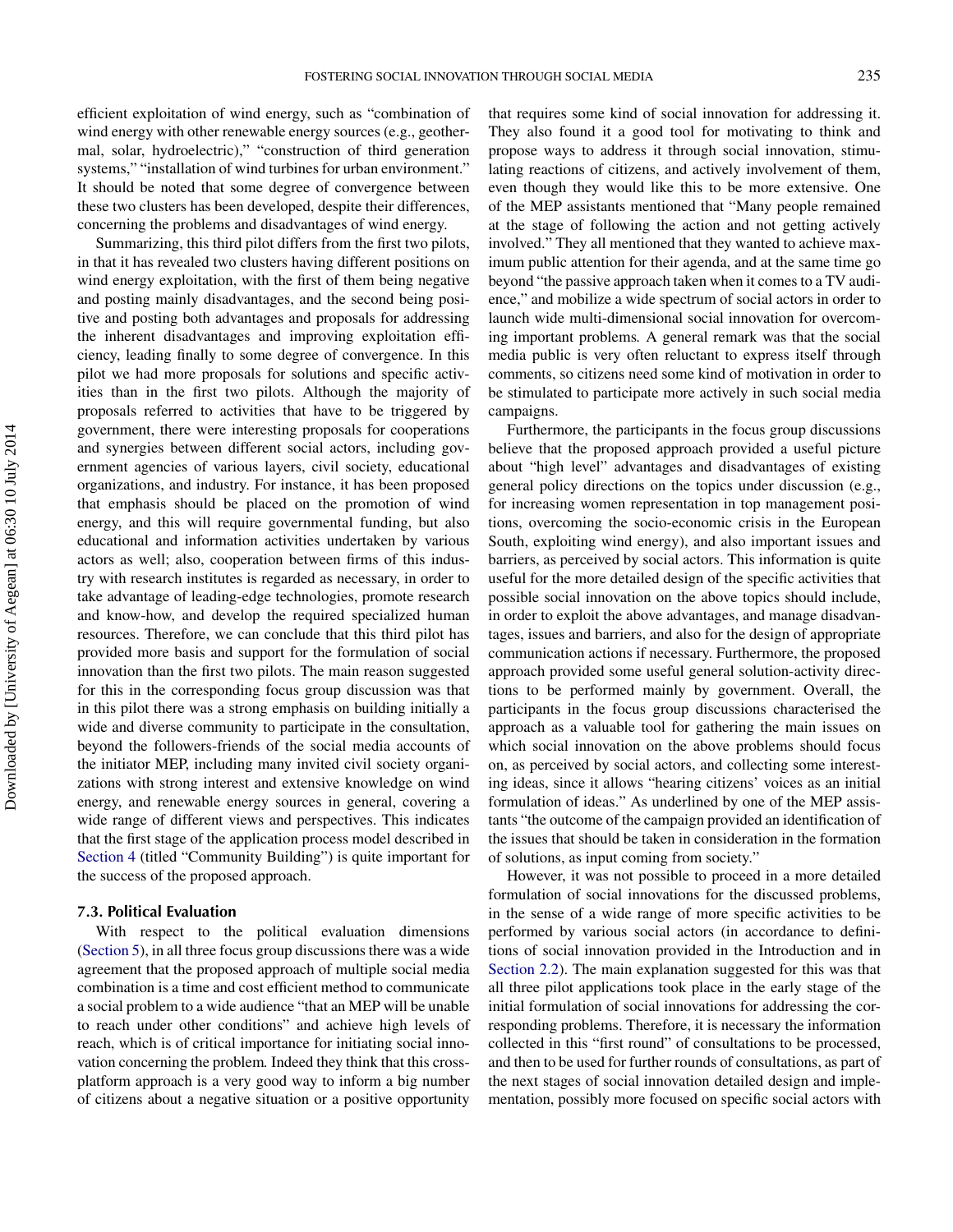strong interest and extensive knowledge on the particular problem and experts. Also, it was mentioned that the topic of the second pilot (socio-economic crisis in the European South) was quite complex, so proposing specific solutions and activities for addressing it requires extensive analysis by experts (which is to some extent in progress by various European institutions and research centers). Therefore, a realistic expectation from such a social media consultation is the collection of the main issues and the solution directions perceived by social actors, which are however quite important (definitely in combination with experts' proposals) for formulating the multi-dimensional social innovations for overcoming this severe crisis. On this one of the involved MEP assistants said: "We did not manage to find out the solution on the European South Crisis, but we didn't target on this: We wanted to listen to citizens' opinions on the issues that we should be concerned with."

Another weakness mentioned was that in the first two pilots we did not have "balanced debates," with different and diverse views and perspectives being expressed, leading to confrontations and convergences, which is quite important for the efficient ideas generation and social innovation formulation, as mentioned in [Section 2.2;](#page-3-0) in general, the combination of different and diverse sources of knowledge and experience is quite important for innovation, as explained in [Section 2.1.](#page-2-1) On the contrary, this weakness did not appear in the third pilot (on the exploitation of wind power), in which we had a more balanced and pluralistic debate, with more diversity of views and opinions, providing finally more assistance and support for the formulation of social innovation. This is attributed by the participants in the corresponding focus group discussion to the wide and diverse community built in this pilot, by inviting a big number of civil society organizations with strong interest and extensive knowledge on wind energy, and renewable energy sources in general, and diverse perspectives and orientations.

#### **7.4. Innovation Diffusion Potential Evaluation**

Finally, in all three focus groups we discussed with the participating MEP assistants to what extent they believe that the proposed approach has the five characteristics required for a wide adoption and diffusion according to the theory of innovations diffusion of Rogers [\(2003\)](#page-15-9) [\(Section 3.2\)](#page-5-0). With respect to the relative advantage, a comparison was made with the two main "traditional methods" that the European Parliament uses for conducting consultations with citizens: Physical events and meetings with representatives of main stakeholders. It was concluded that the main advantage of the proposed approach is its capability to enable much wider reach and participation of more citizens (individuals or representatives of affected citizens' groups) than the above traditional methods, and with reasonable effort and cost. It can be especially useful for involving younger target groups in such debates, which seems difficult to be achieved currently with the traditional consultation methods. According to one of the involved MEP assistants, it can be a valuable complementary activity that increases awareness and

participation by "transferring the consultation outside the events we organize.'

However, a possible "relative disadvantage" was mentioned as well: While in the usual consultations conducted by the European Parliament based on the above traditional methods there is a participation of a variety of diverse stakeholders, having different opinions, and perspectives, the proposed approach poses the risk of consultations among like-minded individuals belonging to the networks of the initiator MEP, leading to reduced diversity of opinions and perspectives; this can have negative impact on social innovation, as mentioned in previous sections. Hence, it was recommended that such consultations should exploit not only social media accounts and networks of MEPs (with possible enhancements, as in the third pilot), but also additional accounts and networks of other social actors, which enable access to a wide range of communities with strong interest and extensive knowledge on the topic under discussion, in order to ensure the inclusion of more and diverse social actors. Also, it was mentioned that the outcomes of such multiple social media consultations should be combined with the outcomes of other traditional consultations usually conducted by the European Parliament on the same topic, and also with experts' proposals.

Regarding its compatibility, the participants agreed that this approach is compatible with the objectives and practices of the European Parliament, which already organizes consultation processes when preparing proposals, directives and programs for addressing societal problems. In fact, the main findings of the first pilot consultation concerning the increase of women representation in companies' top management positions were included in the report on this draft directive to be discussed in the European Parliament. Also, it is compatible with the mentality and skills of most young MEP assistants, but less compatible with the ones of the older ones.

In terms of complexity, there was a wide agreement that the application of the proposed approach based on the central platform described briefly in [Section 4](#page-5-1) is convenient in general. However, some initial effort is required for the familiarization with the concept and the supporting central platform. Also, for more complex consultations, which are organized by several social actors collaboratively, using their own social media accounts, such as the second pilot on the socio-economic crisis in the European South, it was concluded that much more effort is required (mainly for the coordination and alignment of the campaign in four countries, in different languages and time-zones).

It was agreed that this approach may be experimented in a small scale without particular problems, before proceeding to a larger scale application of it, so it is characterized by high trialability. Finally, it was concluded that it is characterized by medium to high observability and visibility, mainly by the networks of the initiator MEPs. It was proposed that in order to increase the visibility by citizens it would be useful to integrate the multiple discussions taking place on the same topic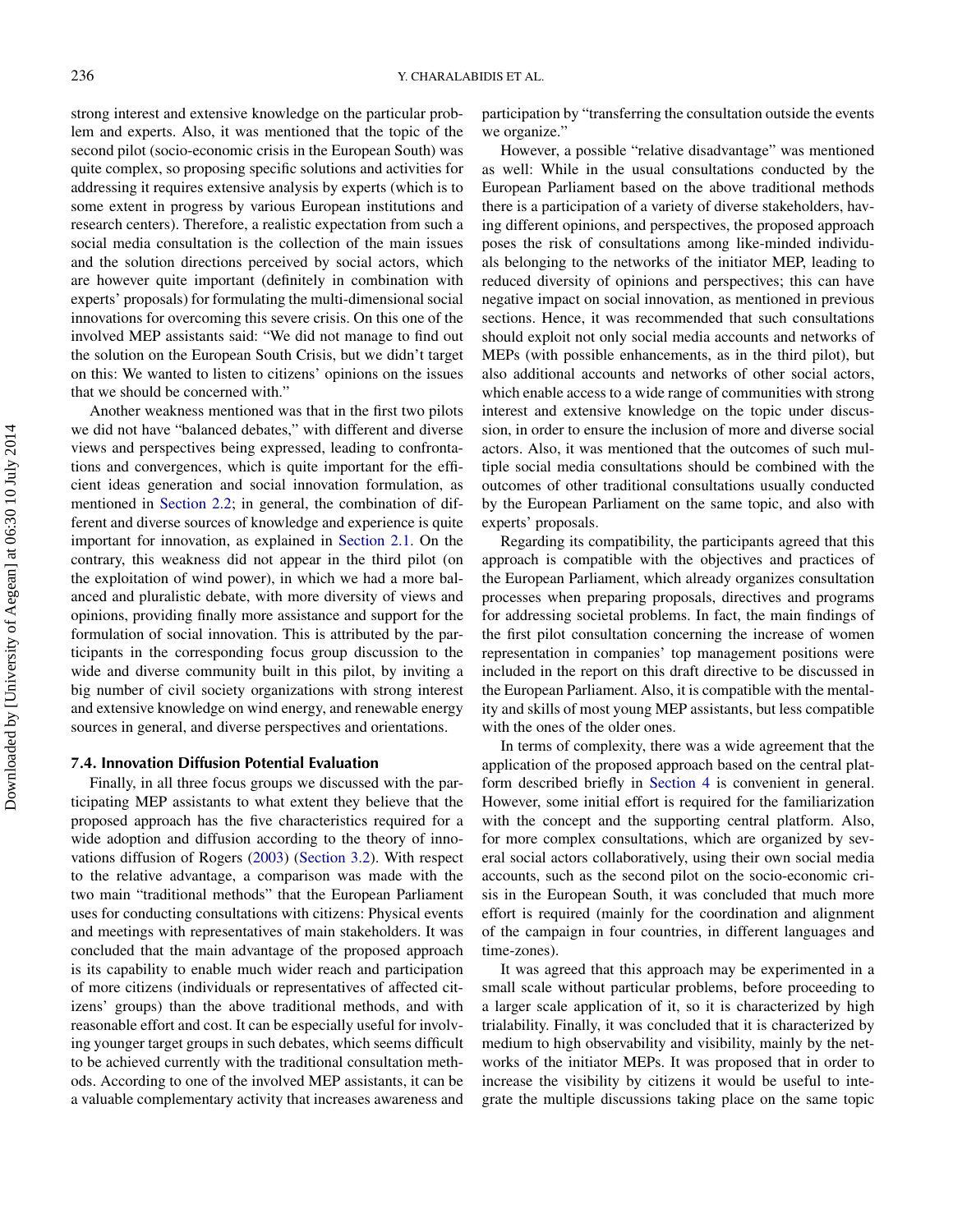## <span id="page-13-1"></span>TABLE 3 Lessons Learned

- The proposed multiple social media approach has a very good potential to disseminate to a wide audience multimedia content about a social problem or opportunity that requires some kind of social innovation.
- It also has potential to stimulate citizens to react to the problem*/*opportunity, be actively involved and make specific social innovation proposals for addressing it.
- It can provide "high level" information concerning perceived advantages of existing policy directions, which can be very useful for justifying the need for social innovations in these directions.
- It can also provide "high level" information concerning perceived disadvantages of existing policy directions, which can be very useful for the design of specific social innovation activities for overcoming them.
- It can reveal issues and general solution directions concerning an existing social problem or opportunity, which provide a basis for the detailed design of social innovation activities for addressing it.
- However, it may not generate highly detailed information, such as detailed proposals of specific social innovation activities to be performed by various social actors.
- This will probably require a series of such social media consultations, in various social innovation stages (e.g., ideas generation, detailed design, social actors mobilization, implementation), with each of them focused on specific social actors and on different objectives.
- For highly complex social problems*/*opportunities, the outcomes of this multiple social media exploitation approach will have to be combined with experts' recommendations.
- A critical precondition for the success of the proposed approach is to build wide, diverse, and pluralistic communities for these social media consultations, including social actors with strong interest and good knowledge of the particular problem, different orientations and perspectives, and extending beyond the networks of the initiator.
- This can result in more balanced, pluralistic and productive debates, confrontations and convergences, leading finally to more and better proposals of social innovation activities, and finally providing more assistance and support for the formulation of social innovations.

in different social media platforms and accounts in a single digital space accessible by everybody, providing a single point of reference and an overall picture.

#### **8. CONCLUSIONS**

<span id="page-13-0"></span>In the previous sections, it has been presented an approach to fostering and supporting social innovation through the combined highly automated exploitation of multiple social media, which attract different and diverse groups of citizens. It is based on a central ICT platform that uses the APIs of the targeted social media (1) for posting to them content on a social problem or opportunity (e.g., relevant text, images, videos), in order to initiate and stimulate a wide consultation on it, aiming at formulating social innovation activities for addressing it, and then (2) for retrieving from them citizens' interactions with this content (e.g., views, likes, comments), which finally undergo various kinds of advanced processing on the platform. Also, a process model for the practical application of the proposed approach has been developed. Furthermore, we have created a methodology for evaluating this approach, which is based on sound theoretical foundations from previous research in the areas of political sciences and innovation: The wicked problems theory and the diffusion of innovation theory. This methodology has been used for evaluating three pilot applications of the above approach, organized in cooperation with members of the

European Parliament, in order to assess (a) to what extent the proposed approach can foster and support social innovation, and also (b) to what extent this approach, viewed as a social innovation itself, has the required characteristics for wide adoption and diffusion. The main lessons learned are shown below in [Table 3.](#page-13-1)

With respect to the potential of the proposed approach for a wider adoption and diffusion, the evidence collected from the above pilots indicates that it possesses to a good extent the required characteristics for this according to the diffusion of innovations theory proposed by Rogers [\(2003\)](#page-15-9). It particular, it provides strong relative advantage over traditional consultation methods in enabling much wider reach and participation of citizens with reasonable effort and cost. However, a possible "relative disadvantage" is that it can lead to consultations among "like-minded" individuals*/*social actors belonging to the networks of the initiator, resulting in reduced diversity of opinions and perspectives, with negative impact on social innovation generation. Also, this approach has a good degree of compatibility with the objectives and practices of government agencies, which already organize consultations with citizens, though older public servants might not be familiar with the style and language of communication in the social media. Its complexity has been assessed as low, though the involvement of several collaborating organizers (as in our second pilot) might increase complexity. Furthermore, the proposed approach is characterized by high trialability and visibility.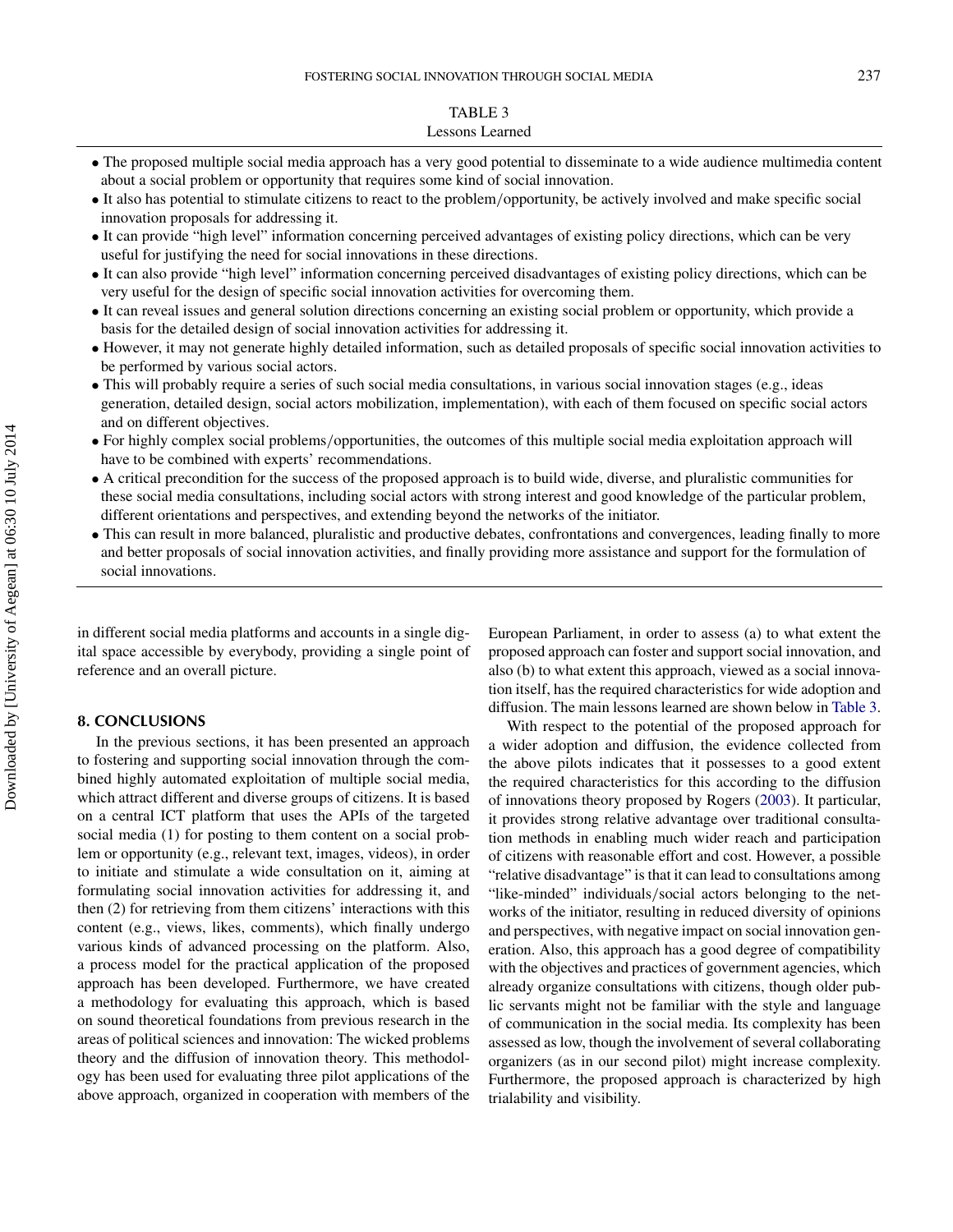The findings of this article have interesting implications for research and practice. With respect to the former, it makes a valuable contribution to the limited empirical literature on social innovation, focusing on its relation with ICT. It opens up new directions of research towards extending the existing scientific knowledge basis concerning the relations between ICT and innovation with new knowledge on the relations between ICT and social innovation, and also proposes a framework for this research based on sound theoretical foundations. With respect to practice, the findings of this article can be very useful for the development of social innovation, by providing guidance for the exploitation of social media for this purpose to all social innovation stakeholders (e.g., government institutions of various layers, non-government organizations, private sector firms, civil society initiatives, etc.).

However, it has some limitations, which should be addressed by future research. First, it focuses on the use of social media in the initial stage of social innovation (initial ideas generation); so further research is required concerning the use of social media in the subsequent stages of social innovation (e.g., in the stages of detailed design, implementation, social actors mobilization, evaluation). Second, our research is dealing with the use of social media by a government institution (European Parliament) for fostering and supporting social innovation; therefore, further research is required concerning the use of social media by other types of social actors for this purpose. Third, we focus on one single type of ICT, the social media, and do not examine other types of ICT; so it will be interesting to investigate the use of other types of ICT as well (e.g., more structured forums; Loukis & Wimmer, [2012\)](#page-15-27) for fostering and supporting various stages of social innovation.

### **AUTHOR BIOS**

- Yannis Charalabidis is Assistant Professor at the Department of Information and Communication Systems Engineering, University of the Aegean, Greece, in the area of e-Governance Information Systems. He has been employed for several years as executive director in singular IT group, leading software development and company expansion in Europe, India, and the United States. He also serves as the scientific manager at the Greek Interoperability Centre, hosted at Decision Support Systems Laboratory of the National Technical University of Athens, conducting high quality research in this domain. He writes and teaches on Government Service Systems, Enterprise Interoperability, Government Transformation, and Citizen Participation.
- Euripidis Loukis is Associate Professor of information systems and decision support systems at the Department of Information and Communication Systems Engineering, University of the Aegean, Greece. Formerly he has been information systems advisor at the Ministry to the Presidency of the Government, technical director of the Program of Modernization of Greek Public Administration of the Second

Community Support Framework, and national representative in the programs "Telematics" and "IDA" (Interchange of Data between Administrations) of the European Union. His current research interests include e-Government, eparticipation, information systems impact and business value, and medical decision support systems.

Aggeliki Androutsopoulou is PhD candidate at the Department of Information and Communication Systems Engineering, University of the Aegean, Greece. She holds a bachelor degree in informatics from the Athens University of Economics and Business and a master of science in "Technologies and Management of Information and Communication Systems" from the University of the Aegean, Department of Information and Communication Systems Engineering. Currently, she is a research associate in the information systems laboratory of the above department. Her research interests lie in the area of e-government and e-business information systems, interoperability frameworks, e-participation, and policy modeling.

#### **REFERENCES**

- <span id="page-14-12"></span>Al-Jabri, I. M., & Sohail, M. S. (2012). Mobile banking adoption: Application of diffusion of innovation theory. *Journal of Electronic Commerce Research*, *13*(4), 373–385.
- <span id="page-14-7"></span>Bresnahan, T. F., Brynjolfsson, E., & Hitt, L. M. (2002). Information technology, workplace organization, and the demand for skilled labor: Firm-level evidence. *Quarterly Journal of Economics*, *112*(1), 339–376.
- <span id="page-14-8"></span>Bruck, P. A., & Roth, M. A. (2013). Social innovation and the power of technology. In T. Osburg, & R. Schmidpeter (eds.), *Social innovation—Solutions for a sustainable future* (pp. 267–279). Berlin, Heidelberg: Springer-Verlag.
- <span id="page-14-1"></span>Brynjolfsson, E., & Saunders, A. (2010). *Wired for innovation: how information technology is reshaping the economy*, Cambridge, MA: MIT Press.
- <span id="page-14-4"></span>Cassiman, B., & Veugelers, R. (2006). In search of complementarity in innovation strategy: Internal R&D and external knowledge acquisition. *Management Science*, *52*(1), 68–82.
- <span id="page-14-9"></span>Castells, M. (2009). *Communication power*. Oxford, UK: Oxford University Press.
- <span id="page-14-13"></span>Charalabidis, Y., & Loukis, E. (2012). Participative public policy making through multiple social media platforms utilization. *International Journal of Electronic Government Research*, *8*(3), 78–97.
- <span id="page-14-5"></span>Chesbrough, H. W., & Crowther, A. K. (2006). Beyond high-tech: Early adopters of open innovation in other industries. *R&D Management*, *36*(3), 229–236.
- <span id="page-14-3"></span>Chun, S. A., & Luna Reyes, L. F. (2012). Editorial—Social media in government. *Government Information Quarterly*, *29*, 441–445.
- <span id="page-14-11"></span>Conklin, J. (2003). Dialog mapping: Reflections on an industrial strength case study. In. P. Kirschner, S. Buckingham Shum, C. Carr (eds.), *Visualizing argumentation: Software tools for collaborative and educational sensemaking*. London: Springer Verlag.
- <span id="page-14-10"></span>Conklin, J., & Begeman, M. (1989). gIBIS: A tool for all reasons. *Journal of the American Society for Information Science*, *40*(3), 200–213.
- <span id="page-14-0"></span>Dodgson, M., Gann, D., & Salter, A. (2006). The role of technology in the shift towards open innovation: The case of Procter & Gamble. *R&D Management*, *36*(3), 333–346.
- <span id="page-14-6"></span>Enkel, E., Gassmann, O., & Chesbrough, H. (2009). Open R&D and open innovation: Exploring the phenomenon. *R&D Management Journal*, *39*(4), 311–316.
- <span id="page-14-2"></span>Franz, H. W., Hochgerner, J., & Howaldt, J. (2012). Challenge social innovation—Introduction. In. H. W. Franz, J. Hochgerner, J. Howaldt, (eds.), *Challenge social innovation—Potentials for business, social entrepreneurship, welfare and civil society* (pp. 1–16). Berlin-Heidelberg: Springer-Verlag.